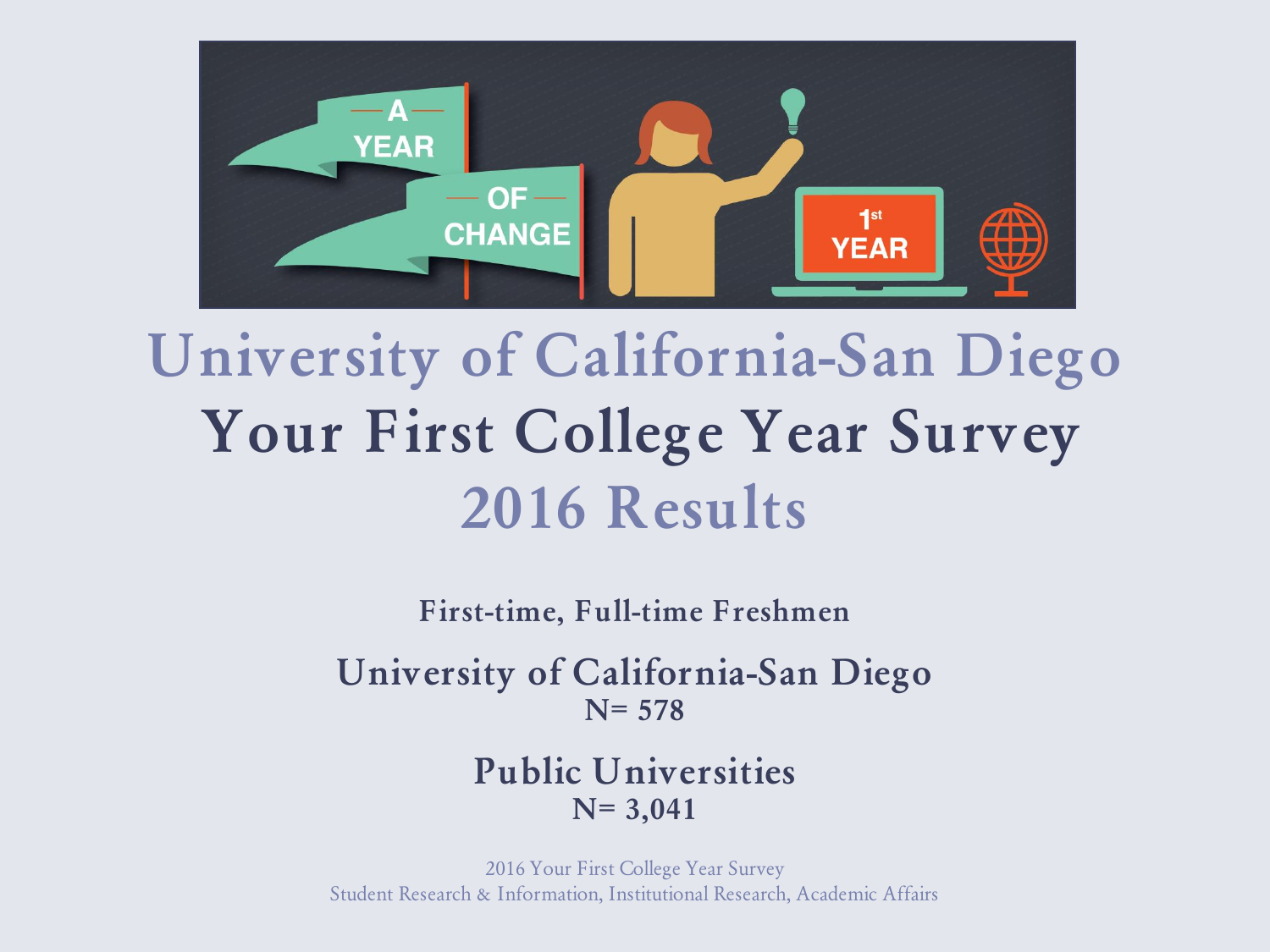**Results from the Your First College Year Survey (YFCY) offer a window into the first-year experience, providing important information on UC San Diego students':**

- **Adjustment to college**
- **Academic outcomes and experiences**
- **Co-curricular experiences**
- **Satisfaction**
- **Overall growth**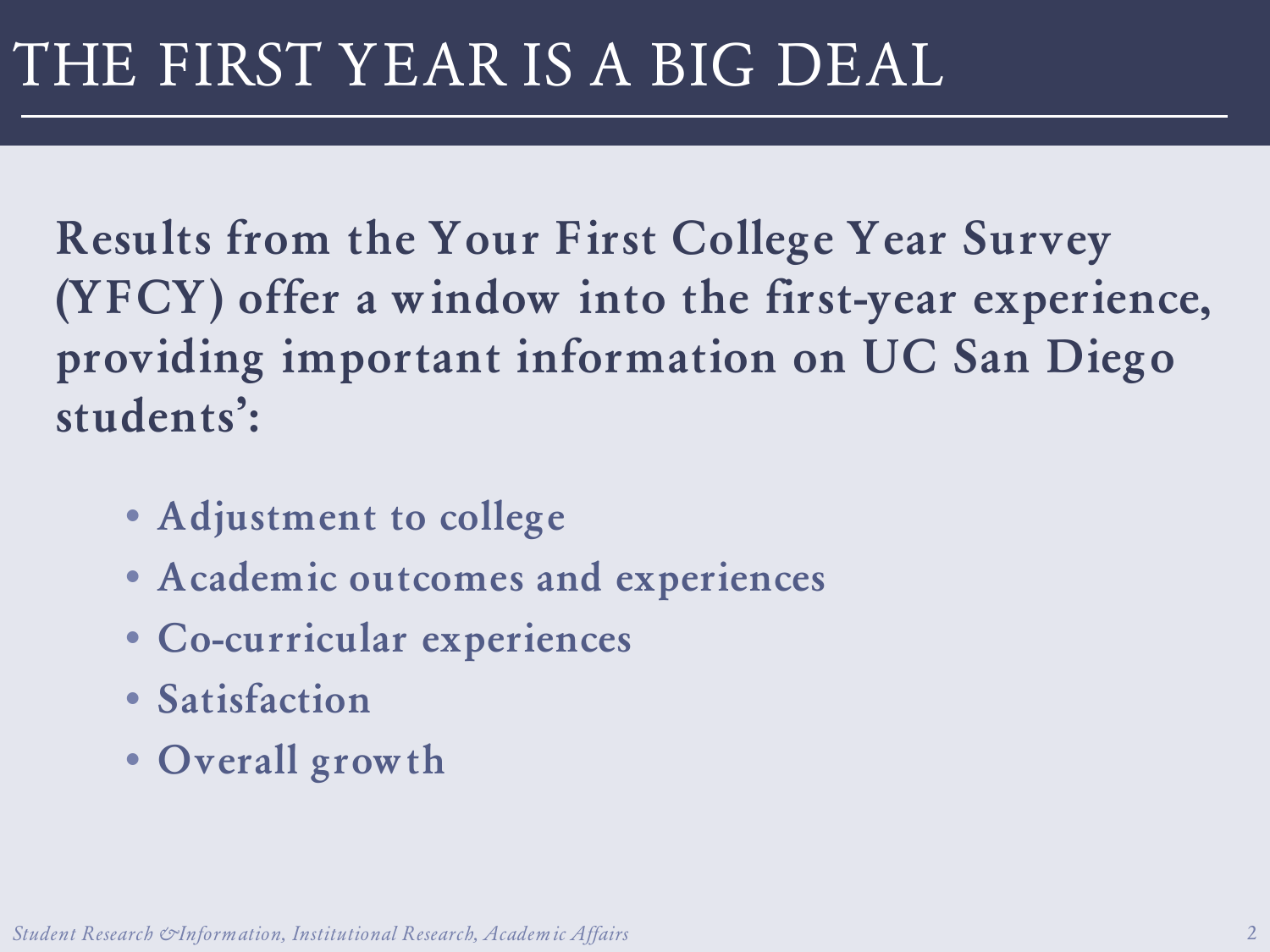#### **Table of Contents**

#### **Demographics**

**Race/Ethnicity Sex and Housing Type**

#### **Adjustment to College**

**Academic Adjustment Sense of Belonging Navigational Action**

#### **Academic Outcomes and Experiences**

**Habits of Mind Academic Self-Concept Pluralistic Orientation Faculty Interaction: Contact and Communication Academic Disengagement Academic Validation General Interpersonal Validation Academic Outcomes Academic Enhancement Experiences Active and Collaborative Learning** 

#### **Co-Curricular Experiences**

**Civic Engagement Social Agency Civic Engagement Civic Awareness**

#### **Diversity and Campus Climate**

**Positive Cross-Racial Interaction Negative Cross-Racial Interaction Diversity Campus Climate**

#### **Health and Wellness**

#### **Satisfaction**

**Satisfaction with Coursework Overall Satisfaction Satisfaction with Academic Support Satisfaction with Services and Community Future Plans**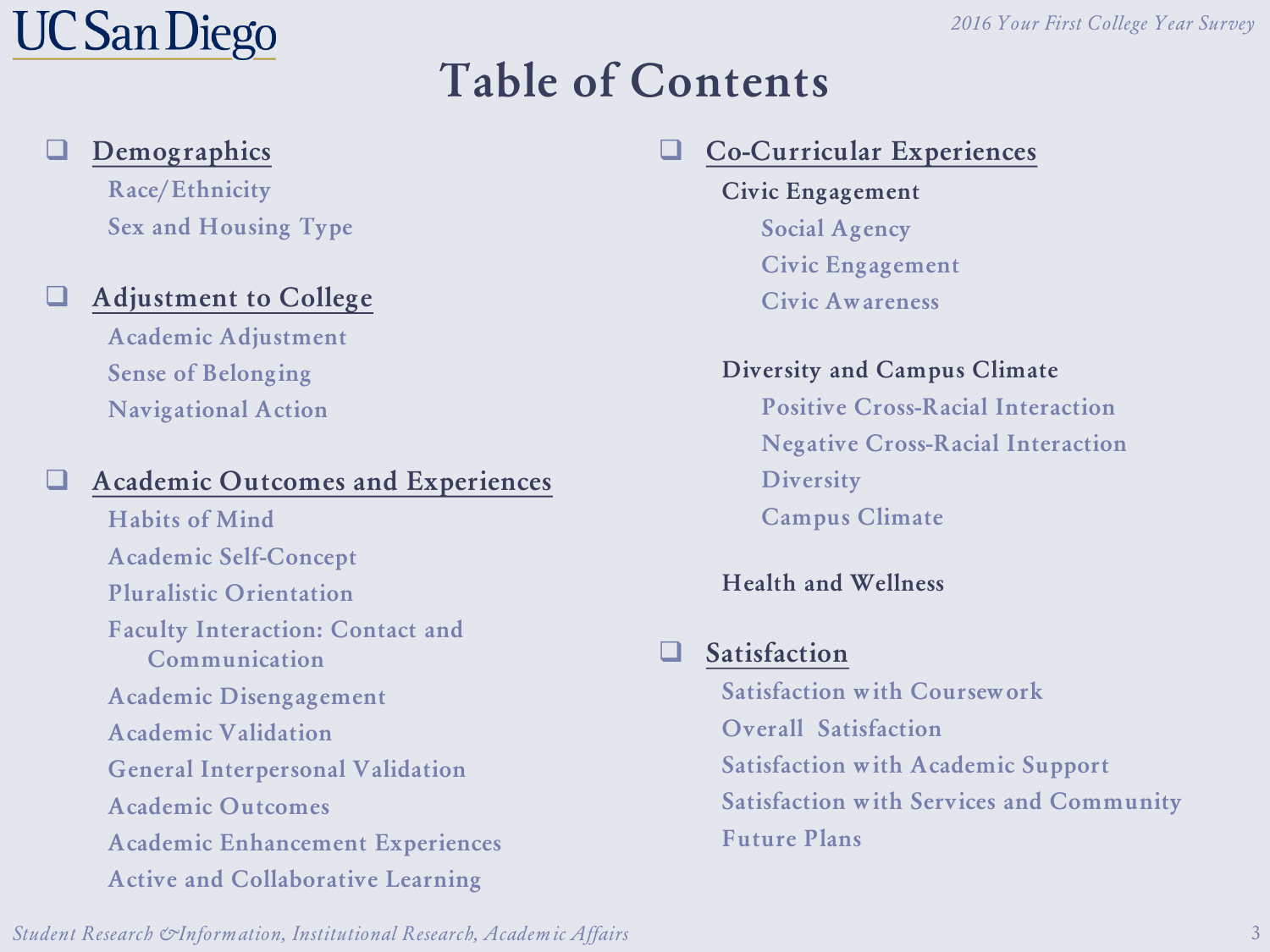

#### **A Note about CIRP Constructs**

**We use the CIRP Constructs throughout this PowerPoint to help summarize important information about UC San Diego students from the YFCY.** 

#### **Constructs**

**Constructs statistically aggregate the results from CIRP questions that tap into key aspects of the college experience. They focus on student traits and institutional practices contributing to students' academic and social development.**

#### **Longitudinal Constructs**

**Constructs that are included in the CIRP TFS and YFCY that measure change in the UC San Diego student population over time.**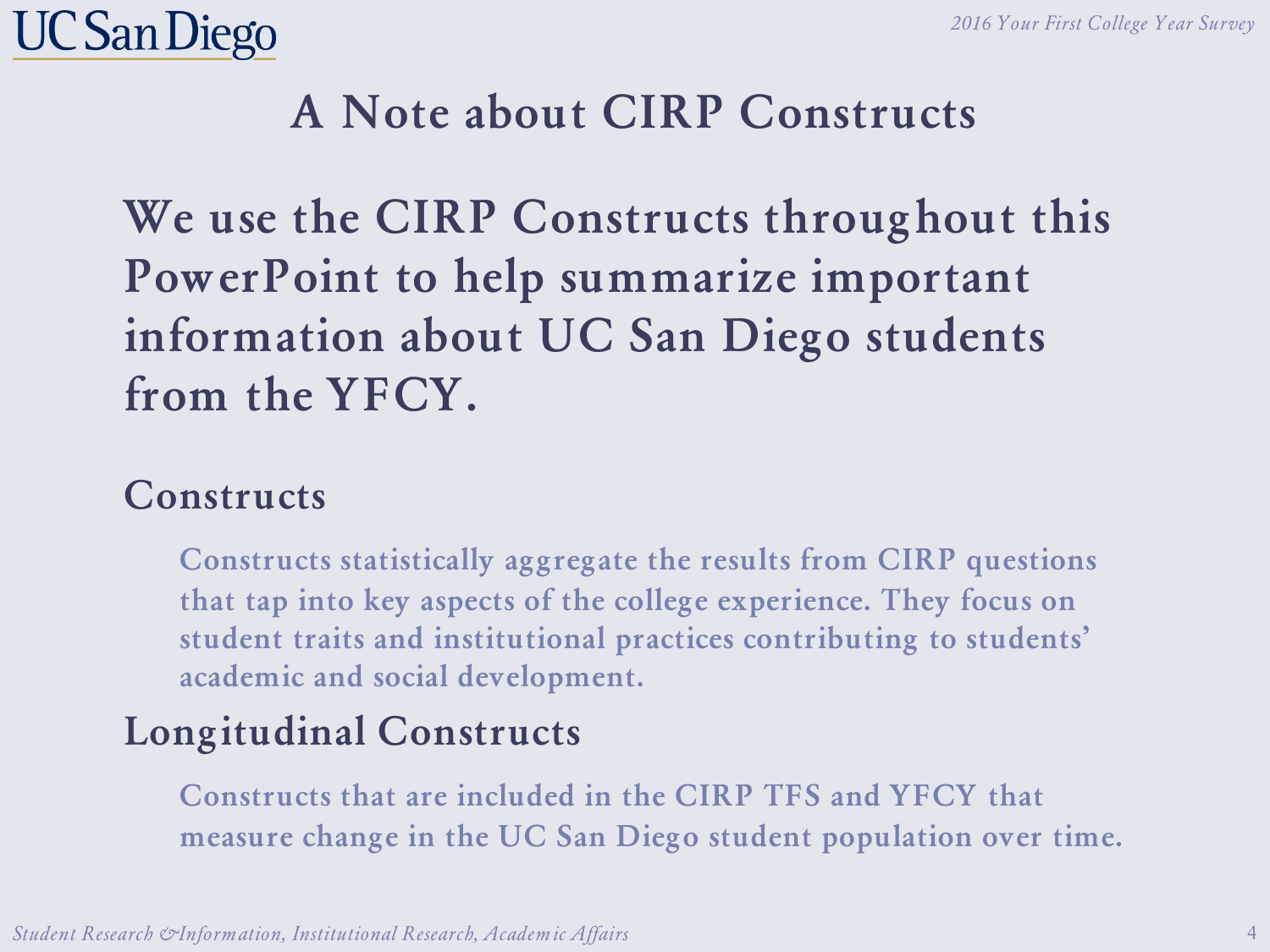

#### **Demographics**

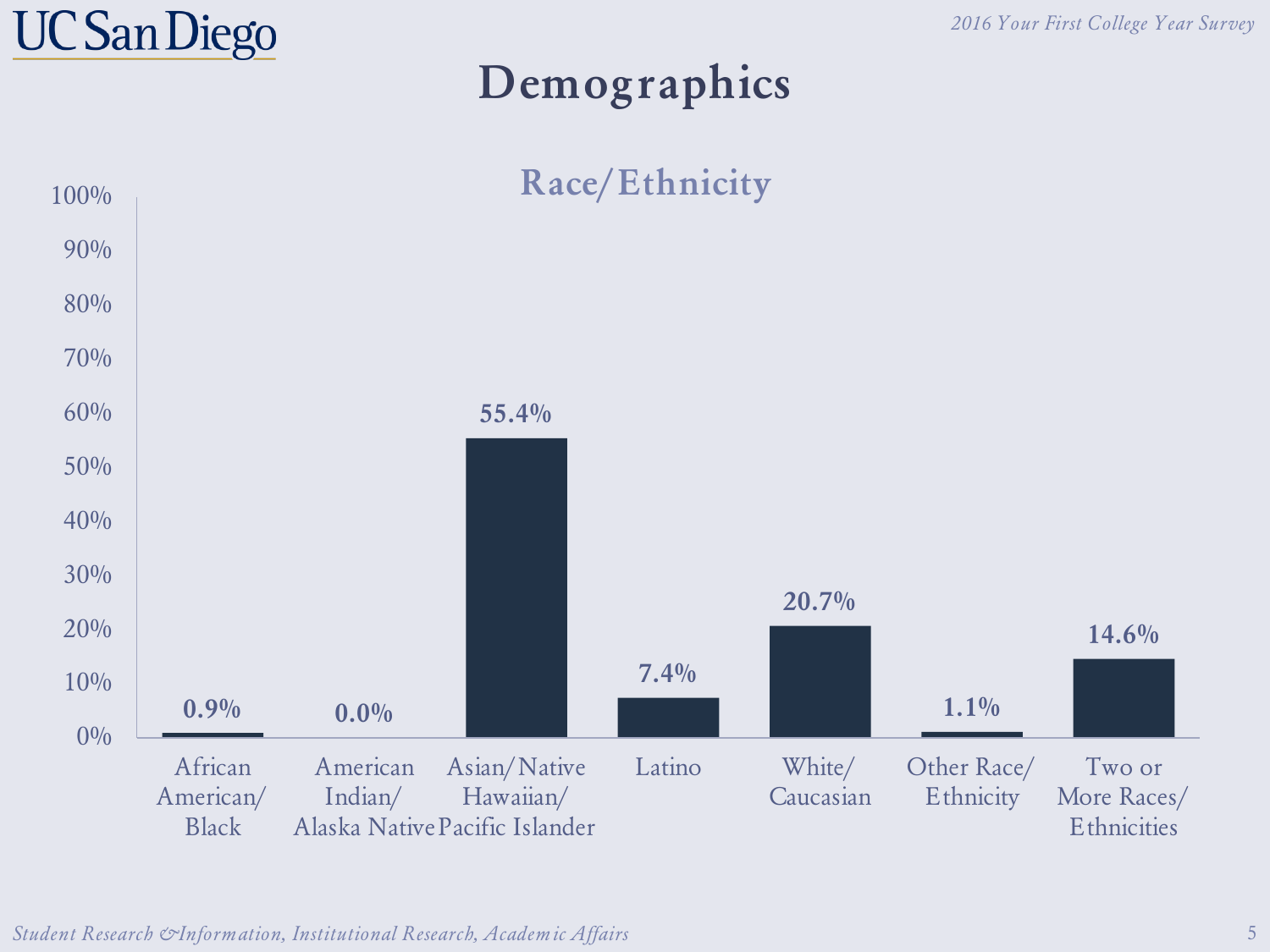*2016 Your First College Year Survey*

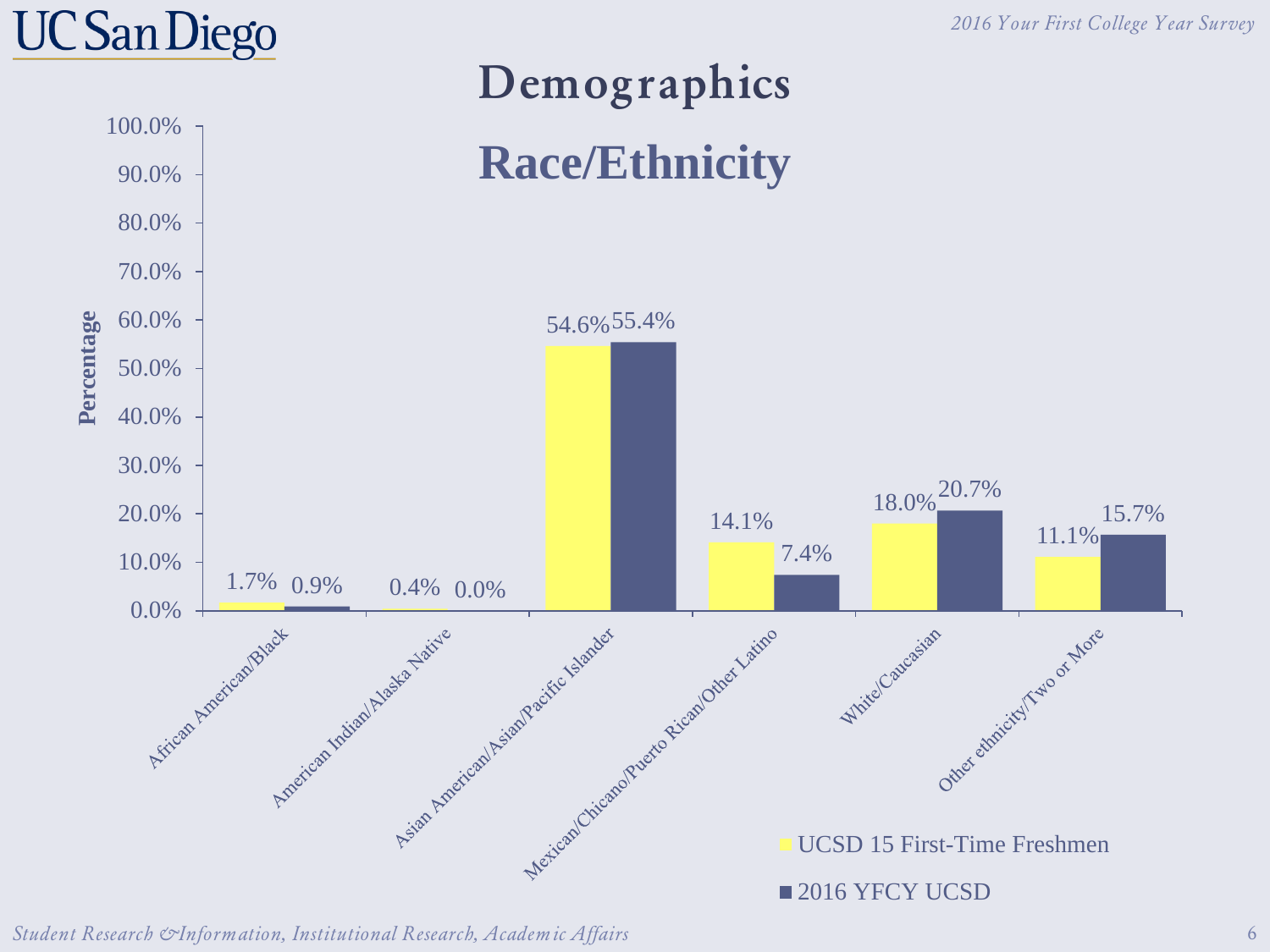#### **Demographics**

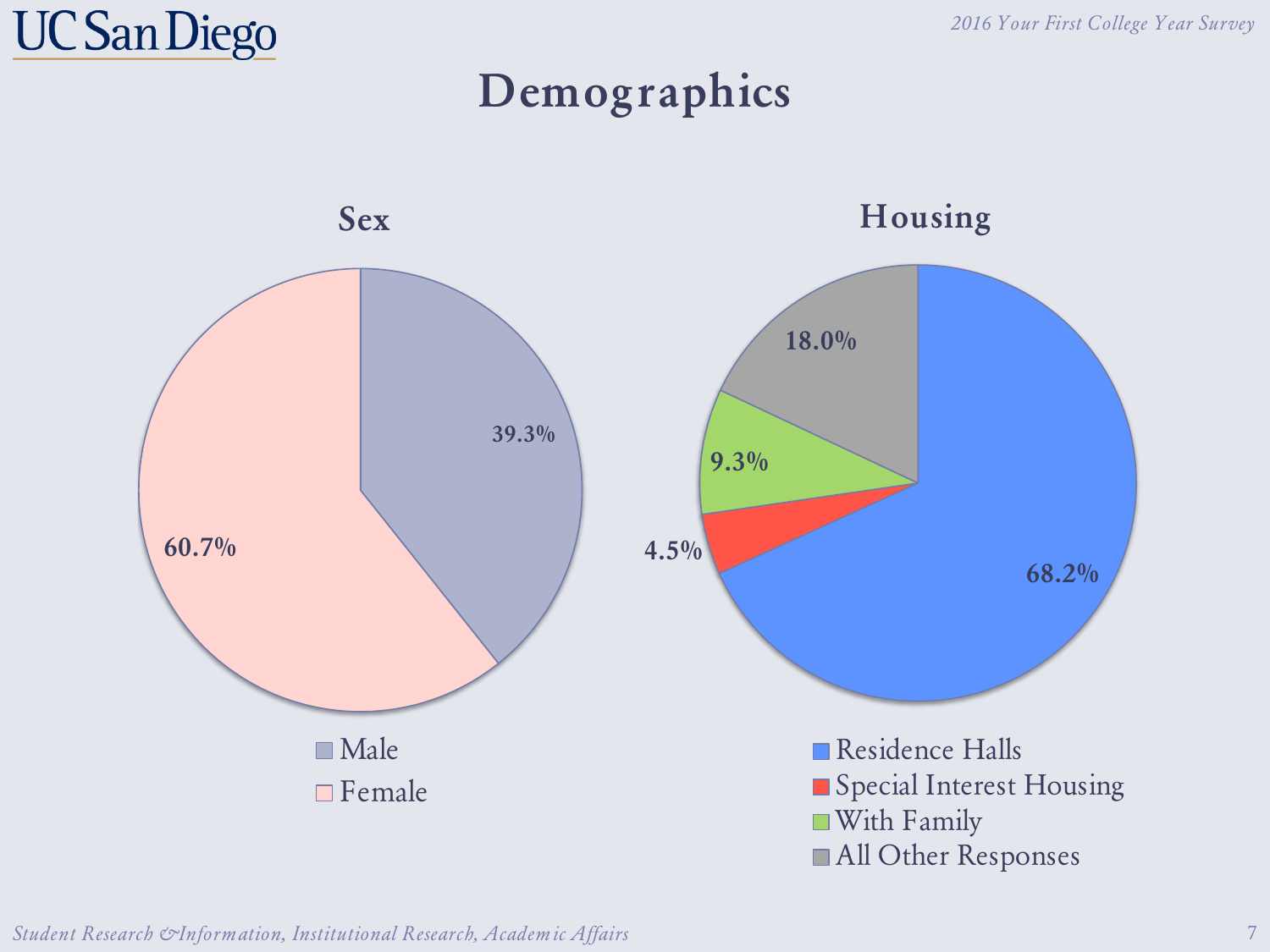

#### **Demographics**



*Student Research & Information, Institutional Research, Academic Affairs* 8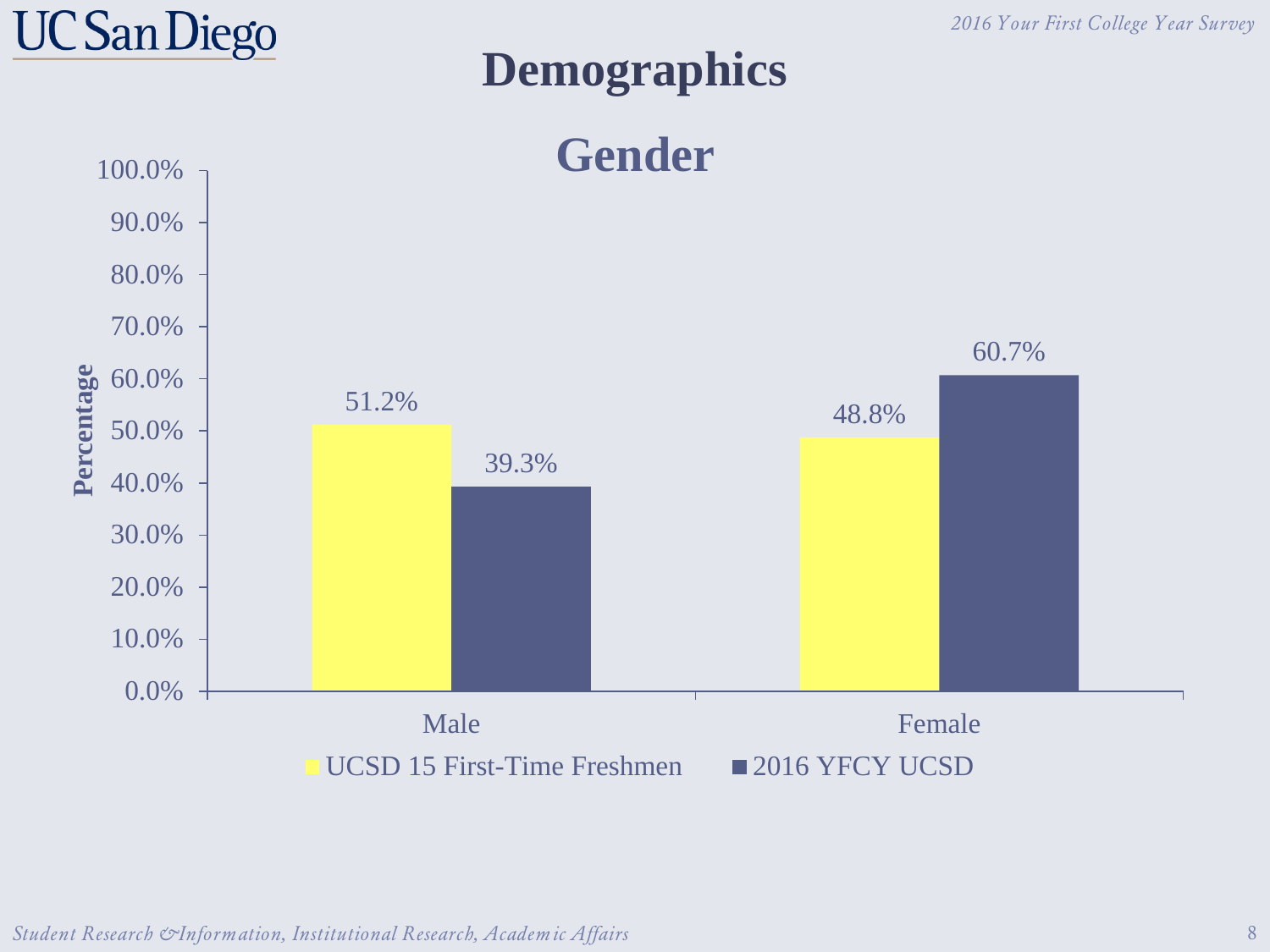### **UC San Diego**



# **Financing College**

#### **Economic factors play an important role in students' decisions about college.**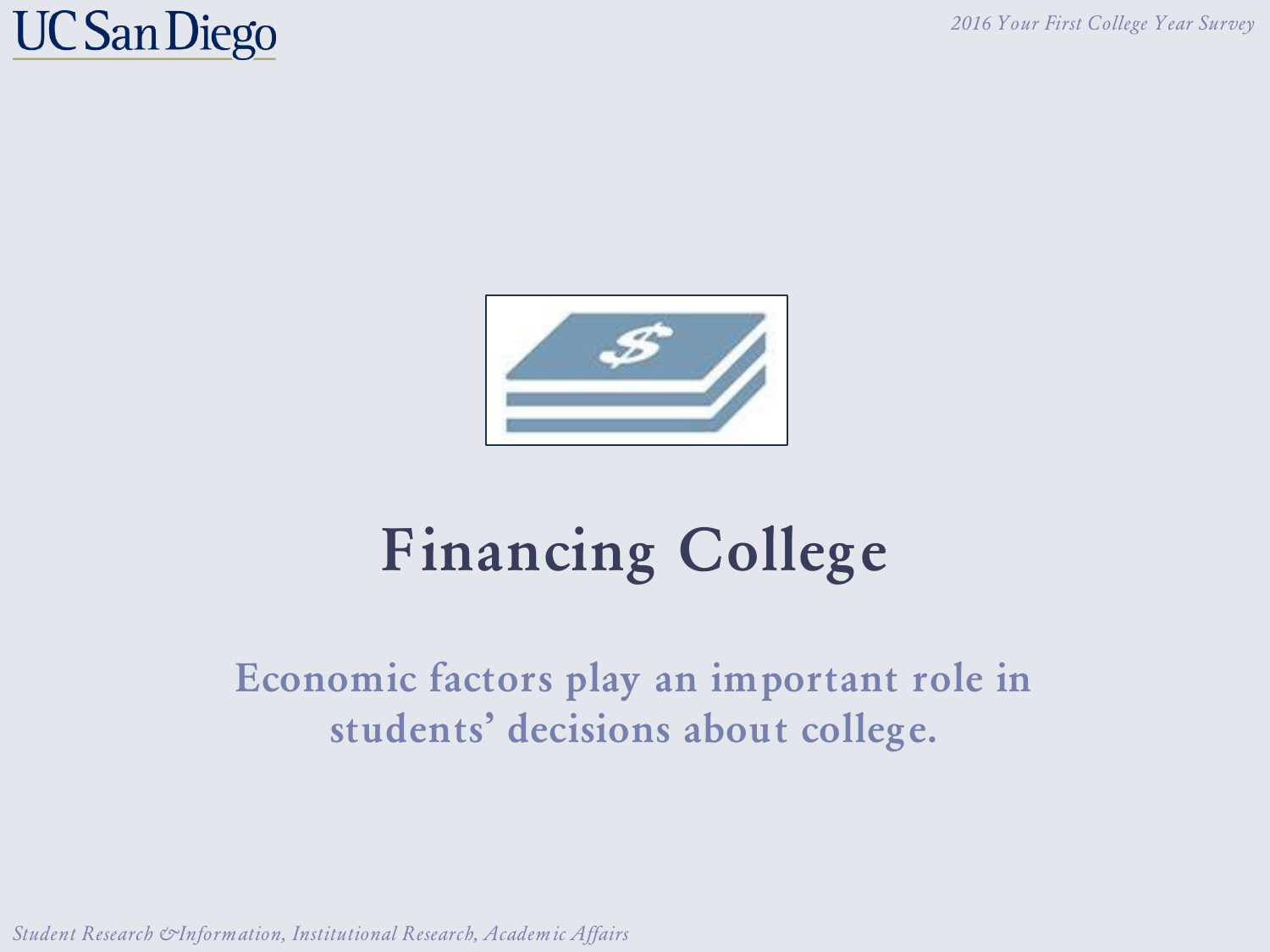### **Financing College**

#### **The percentage of students with at least some funds from these various sources.**



*Student Research & Information, Institutional Research, Academic Affairs*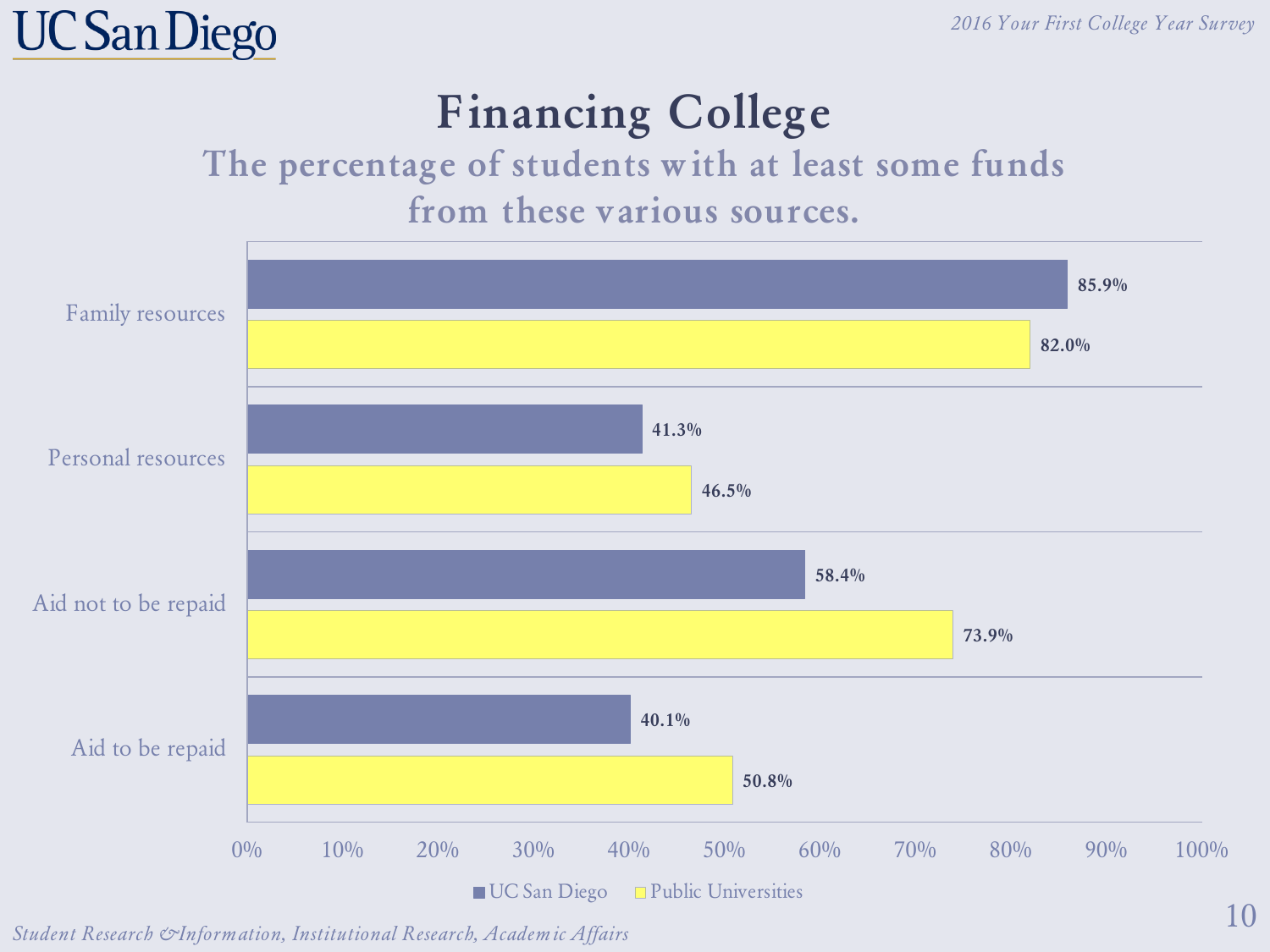## **Financing College**

#### **Do you have any concern about your ability to finance your college education?**



*Student Research & Information, Institutional Research, Academic Affairs*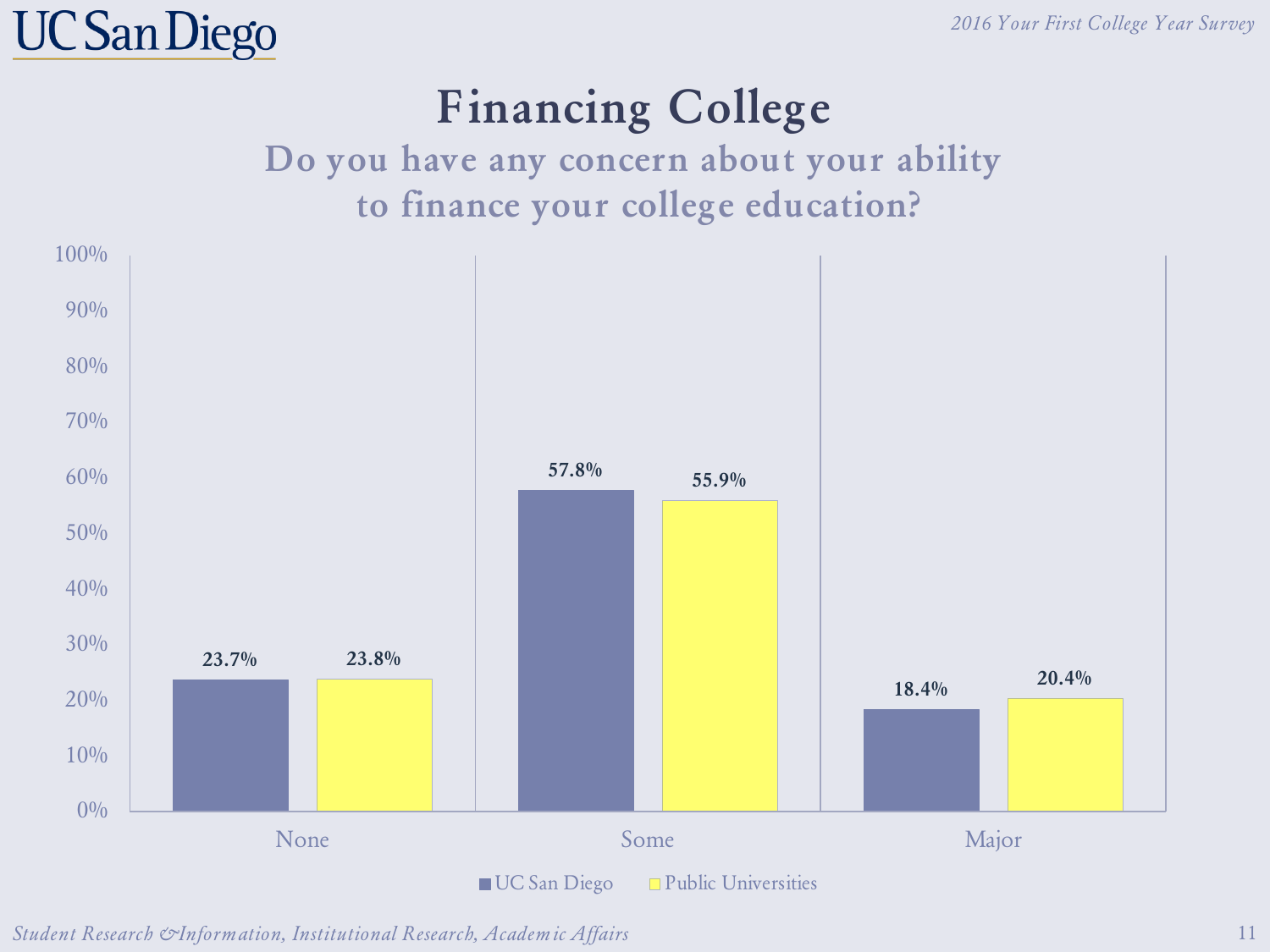## **UC San Diego**



# **Adjustment to College**

**Students' ability to adjust academically and socially plays a large role in student success, retention, and satisfaction.**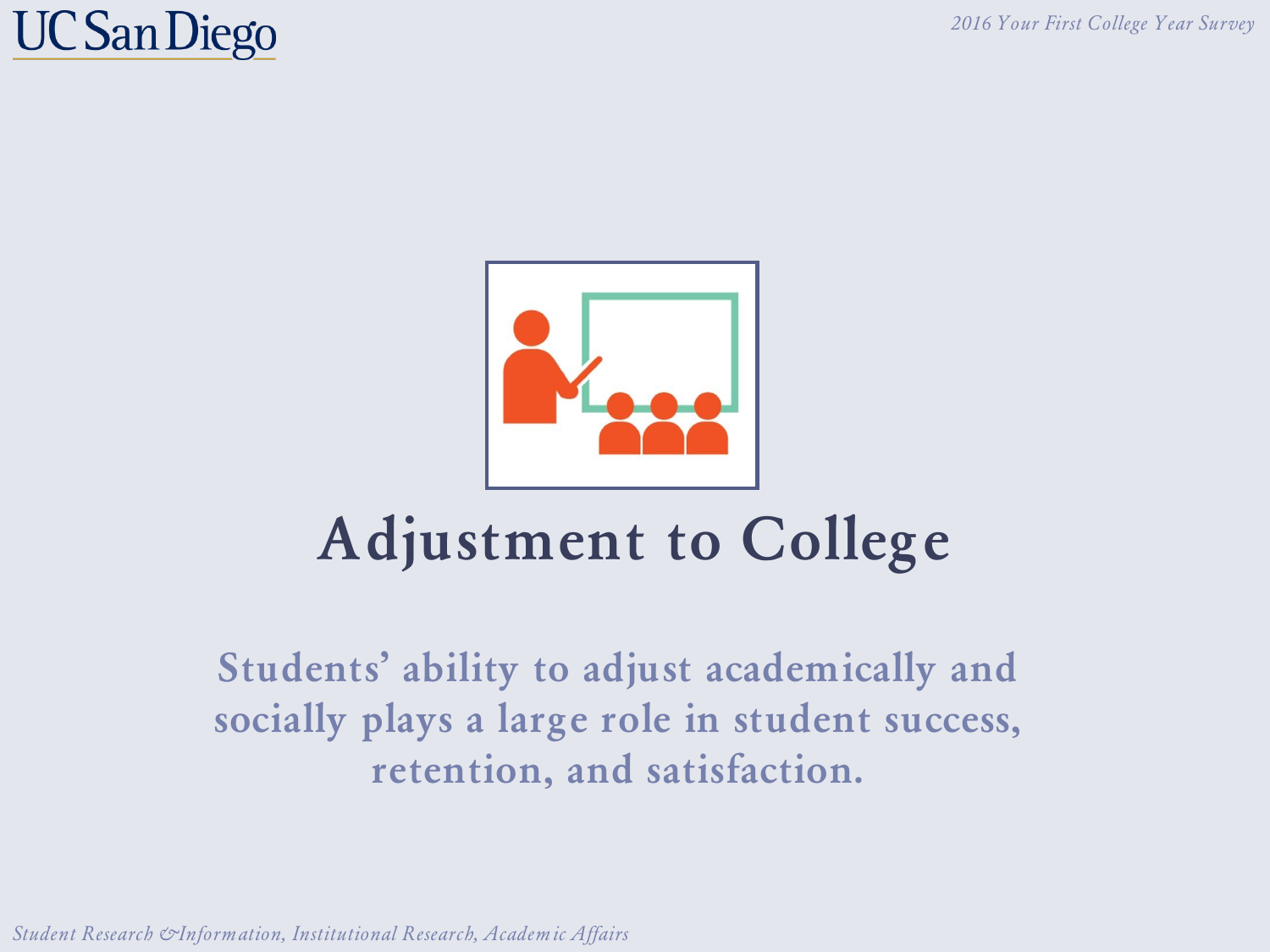

#### **Academic Adjustment**

Academic Adjustment **measures the ease with which students adjust to the academic demands of college.**



*Student Research & Information, Institutional Research, Academic Affairs*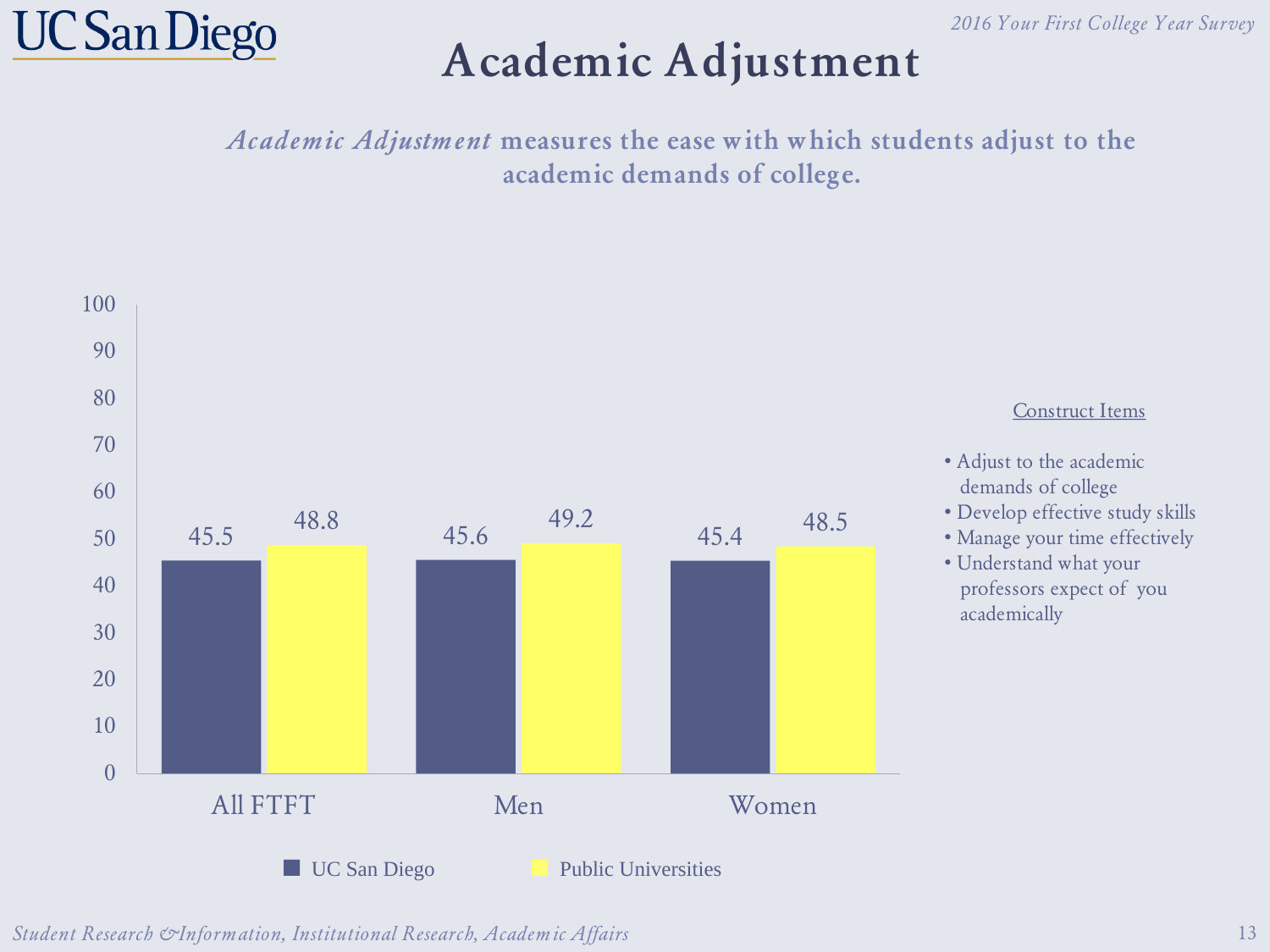

#### **Sense of Belonging**

**The campus community is a powerful source of influence on students' development.**  Sense of Belonging **measures the extent to which students feel a sense of academic and social integration on campus.**

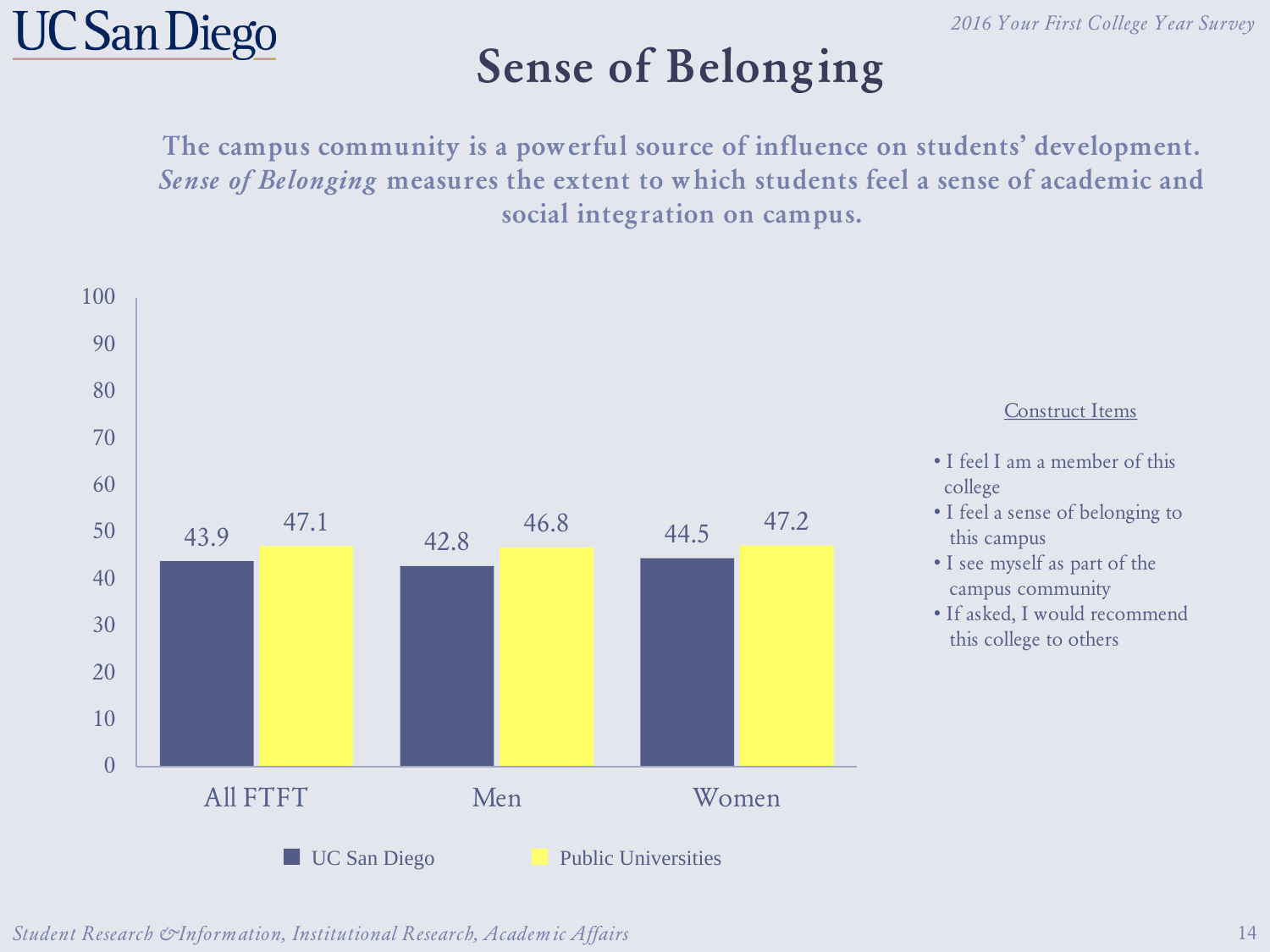

#### **Navigational Action**

**These items illustrate how often students participated in institutional programs or engaged in activities that would help them successfully traverse the institution.**

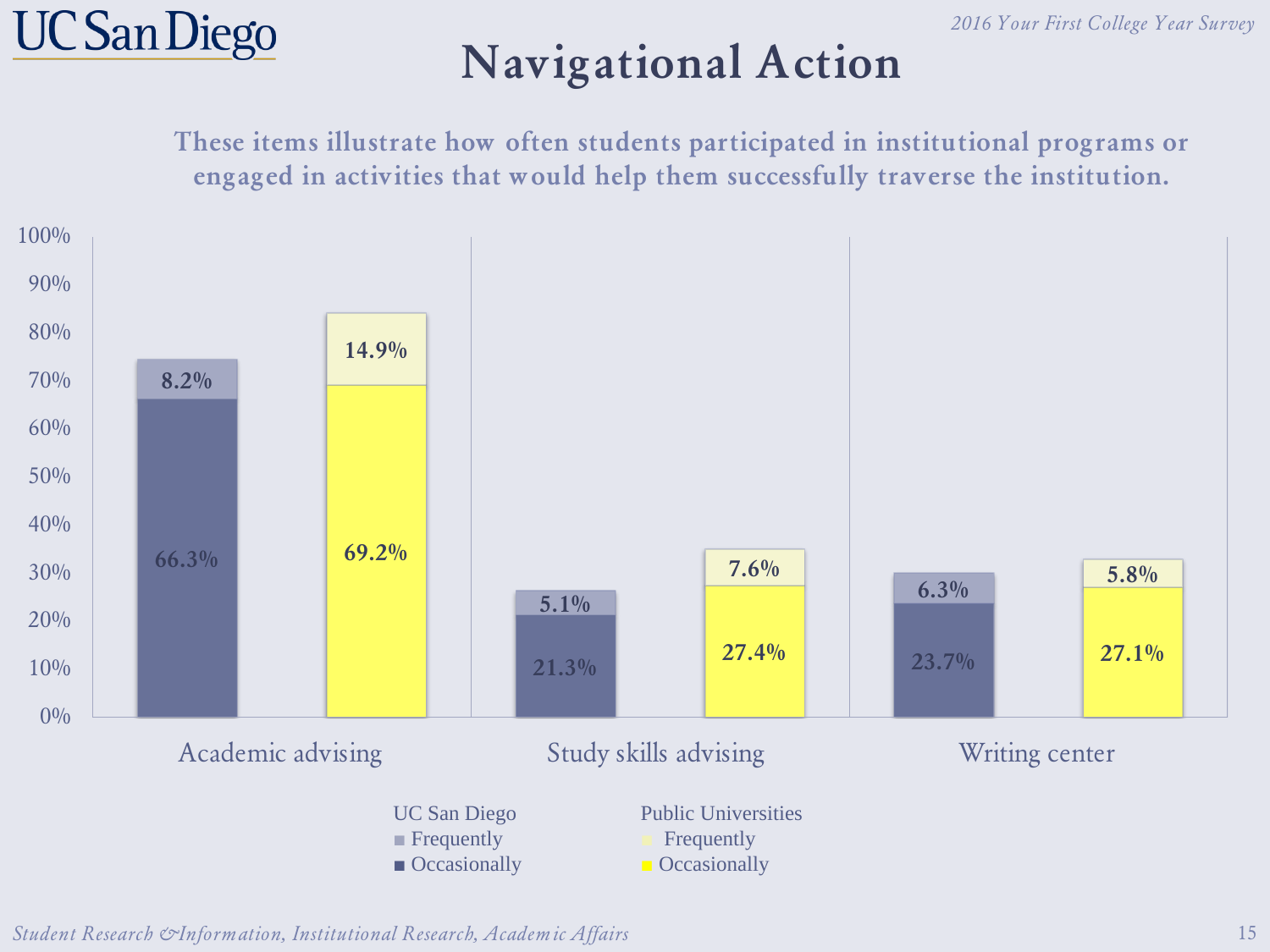



#### **Navigational Action**

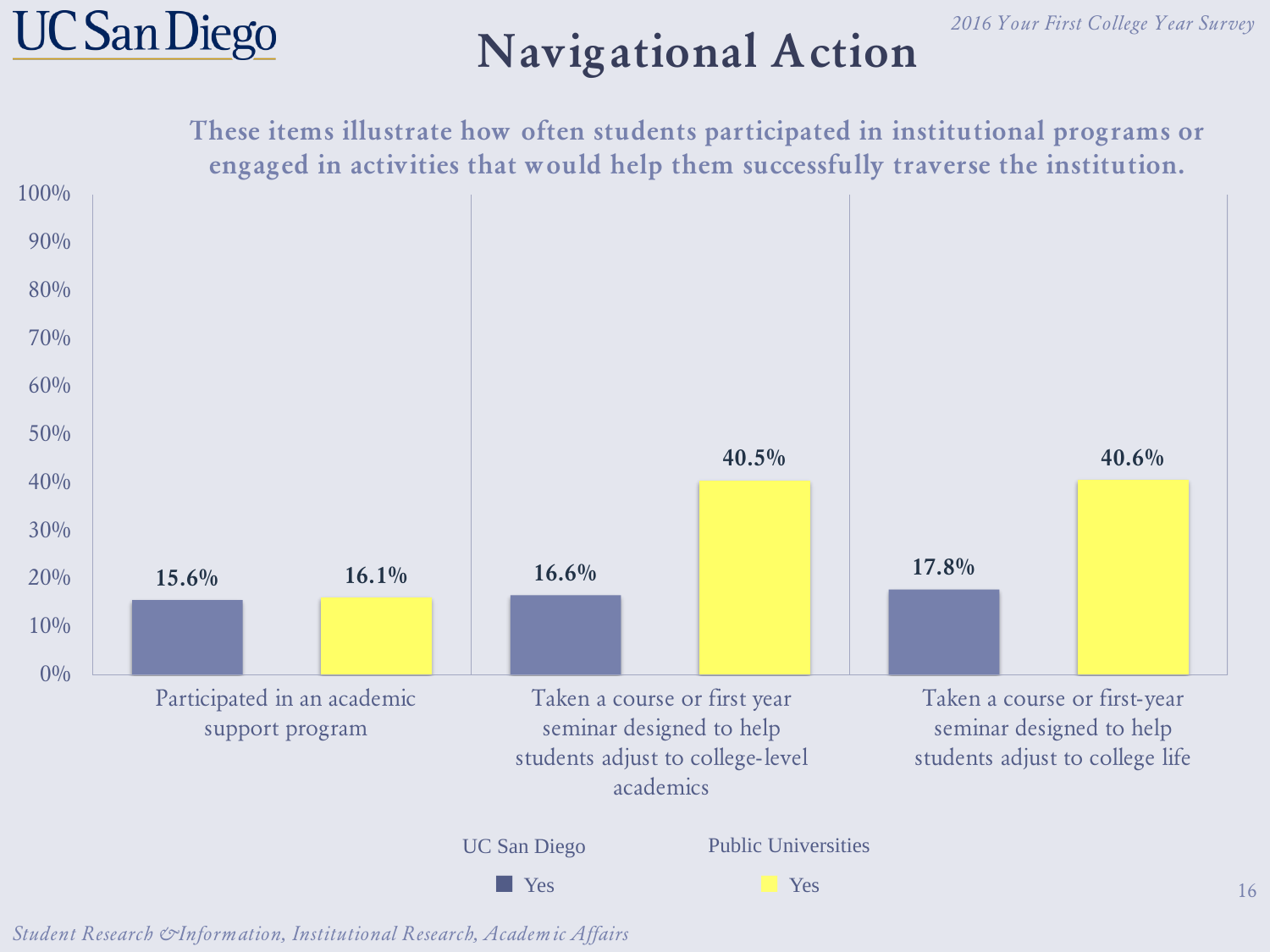## **UC San Diego**



# **Academic Outcomes and Experiences**

**Students develop skills, knowledge, and abilities through their experiences both in and out of the classroom.**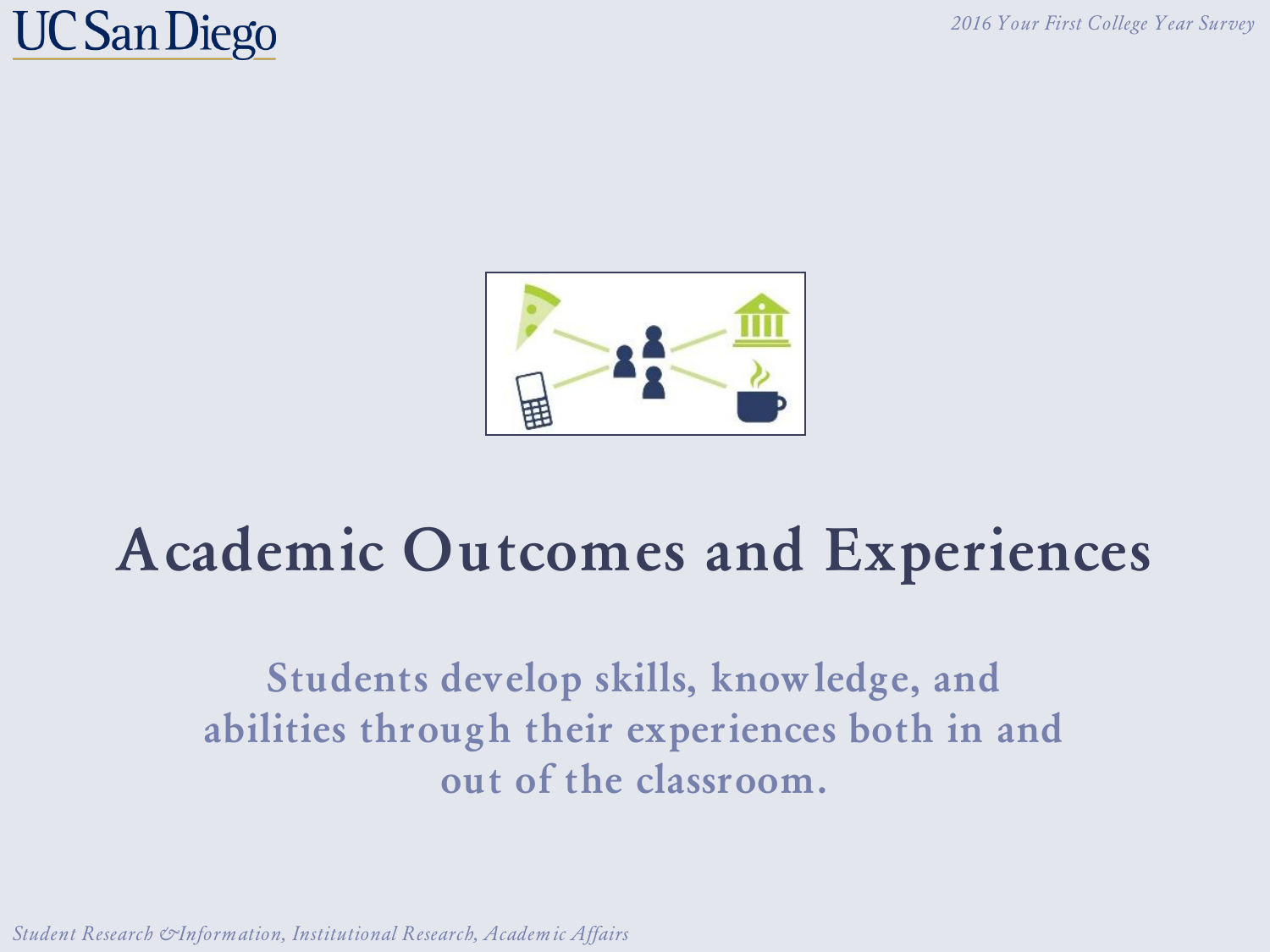## **Habits of Mind**

#### *2016 Your First College Year Survey*

Habits of Mind **is a unified measure of the behaviors and traits associated with academic success. These learning behaviors are seen as the foundation for lifelong learning.**

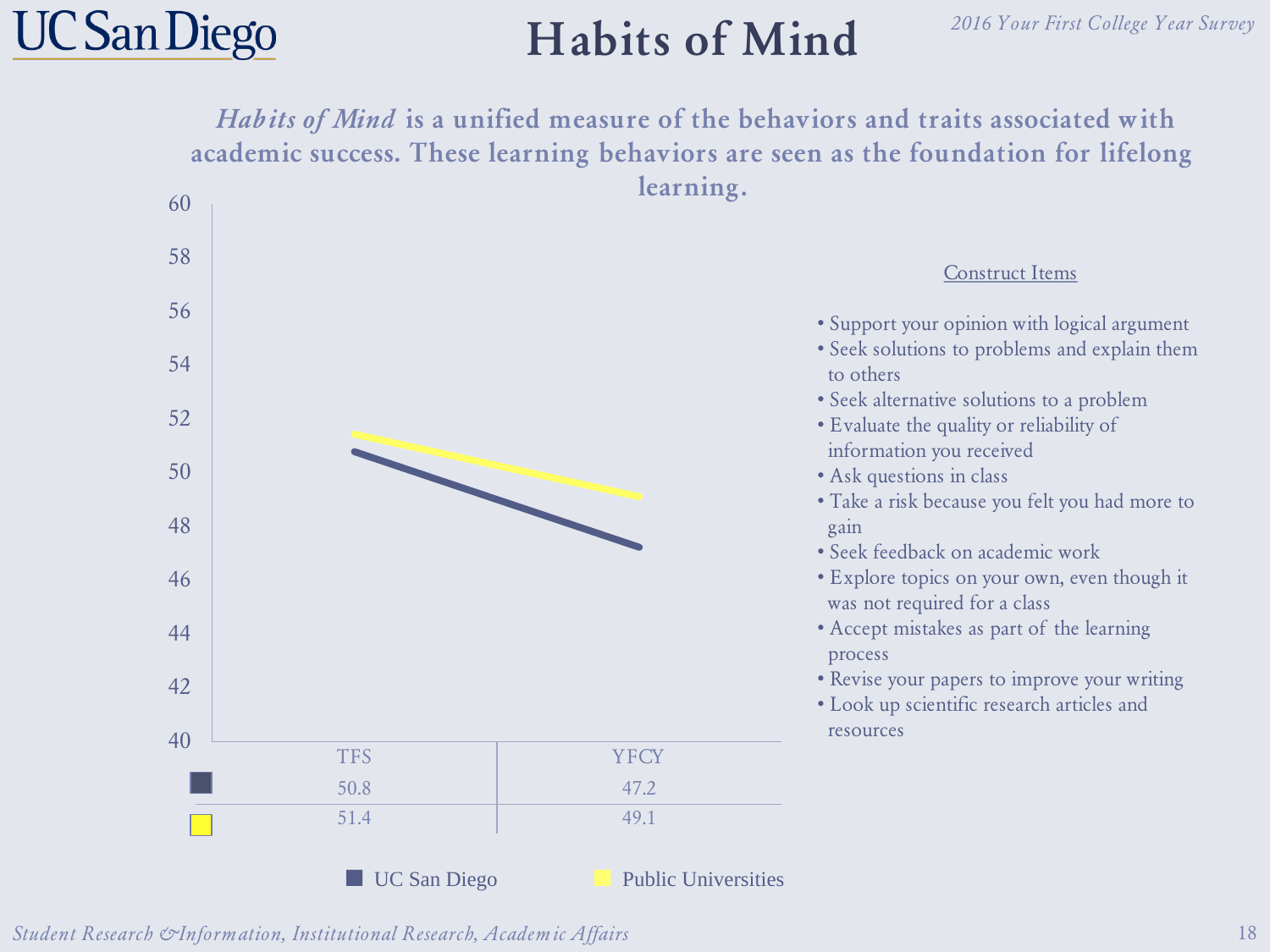

### **Academic Self-Concept**

**Self-awareness and confidence in academic environments help students learn by encouraging their intellectual inquiry.** Academic Self-Concept **is a unified measure of students' beliefs about their abilities and confidence in academic environments.**

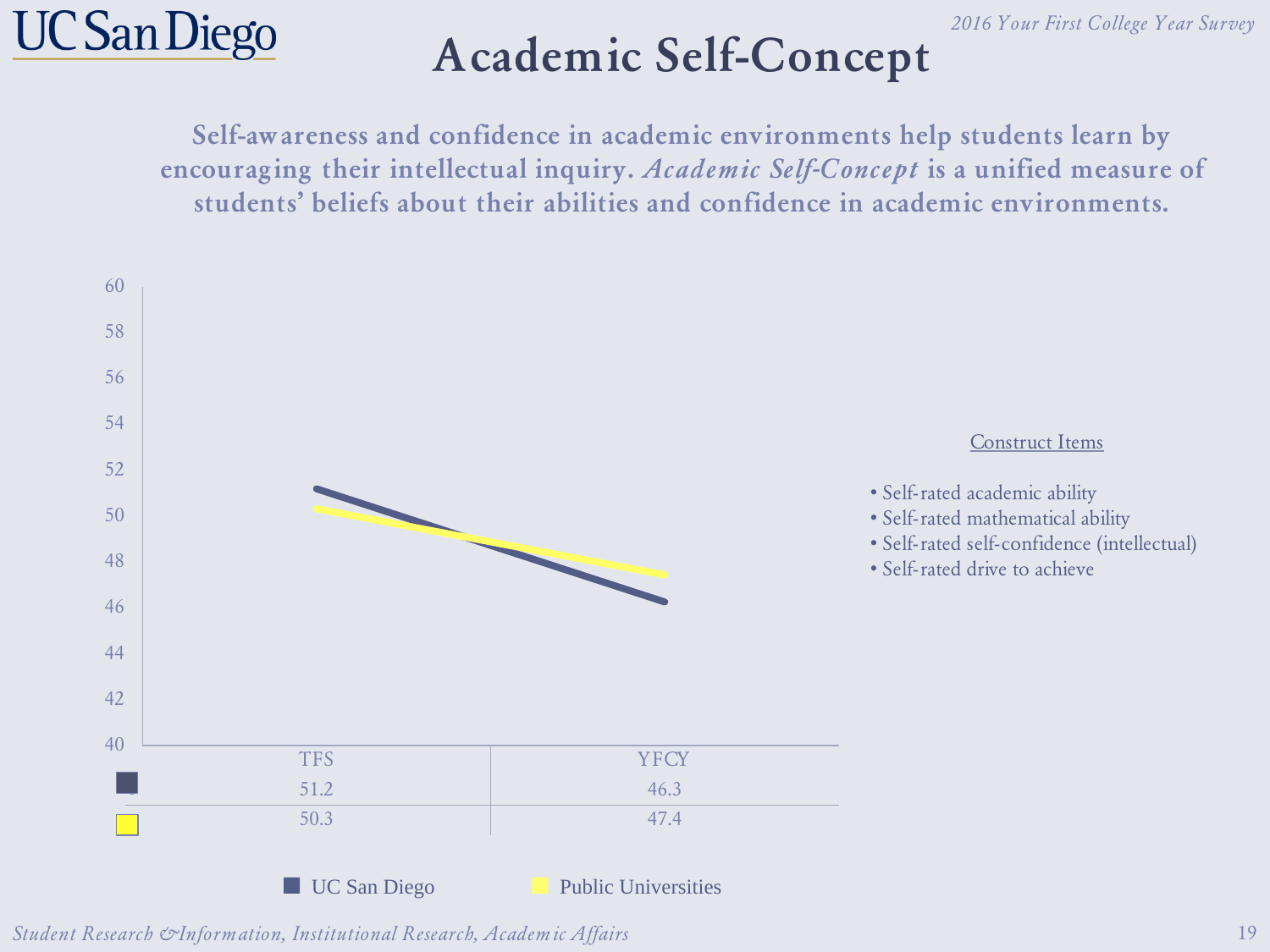## **UC San Diego**

#### **Pluralistic Orientation**

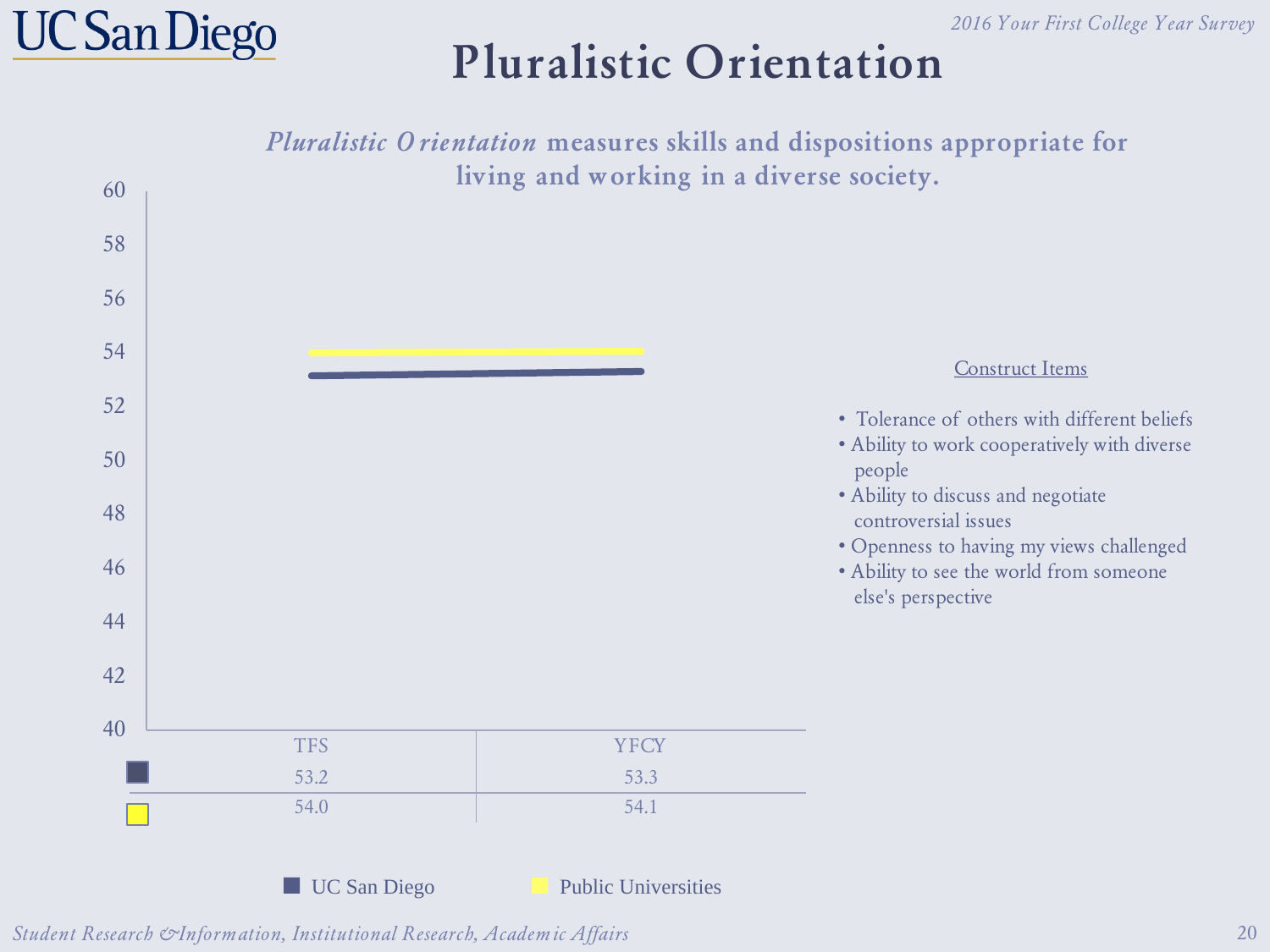

### **Faculty Interaction**

Faculty Interaction: Contact and Communication **measures the amount and type of interactions students have with faculty that are appropriate for the first year of college, as well as satisfaction with these issues.**

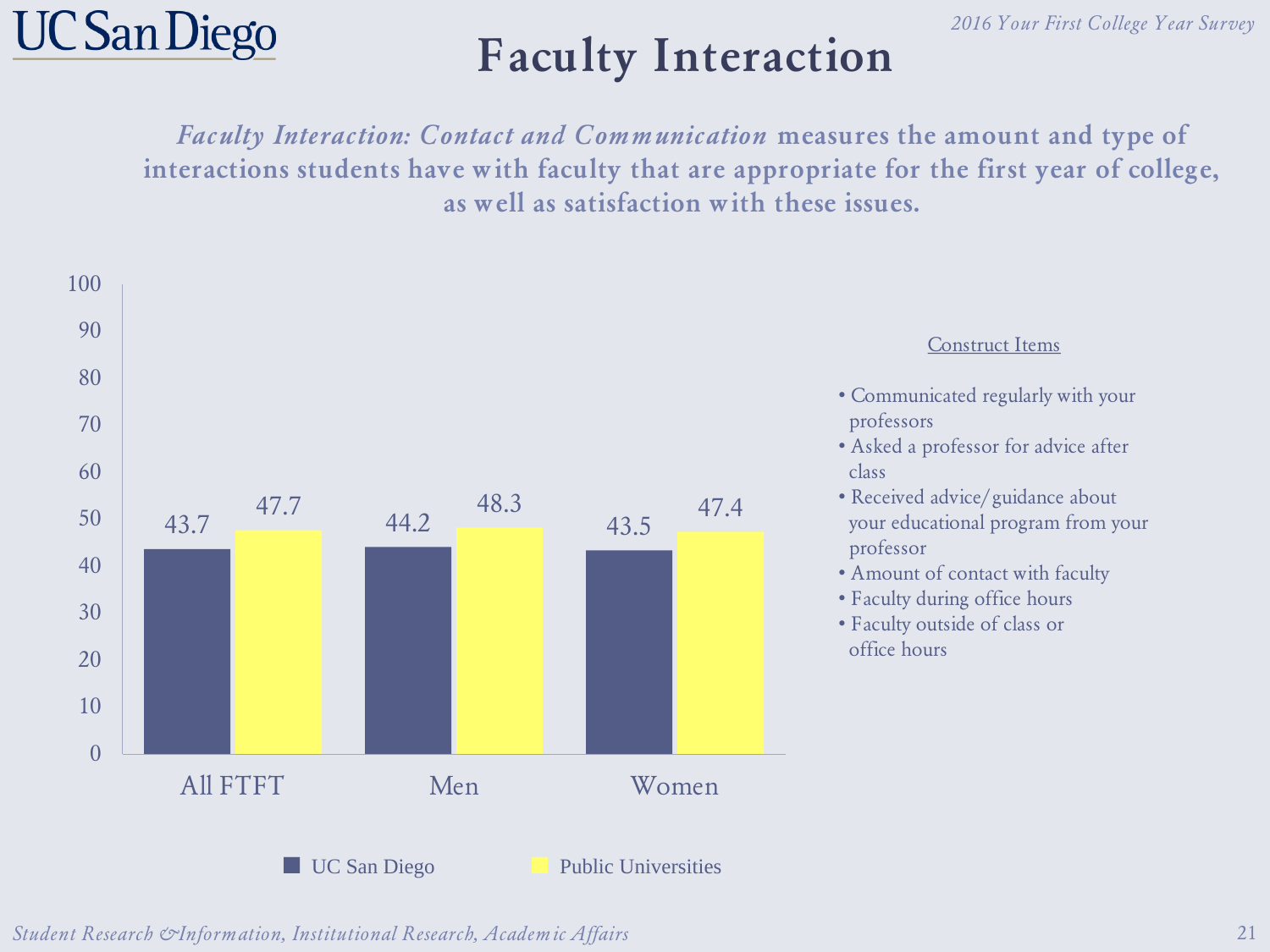

#### **Academic Disengagement**

Academic Disengagement **measures the extent to which students engage in behaviors that are inconsistent with academic success.** 

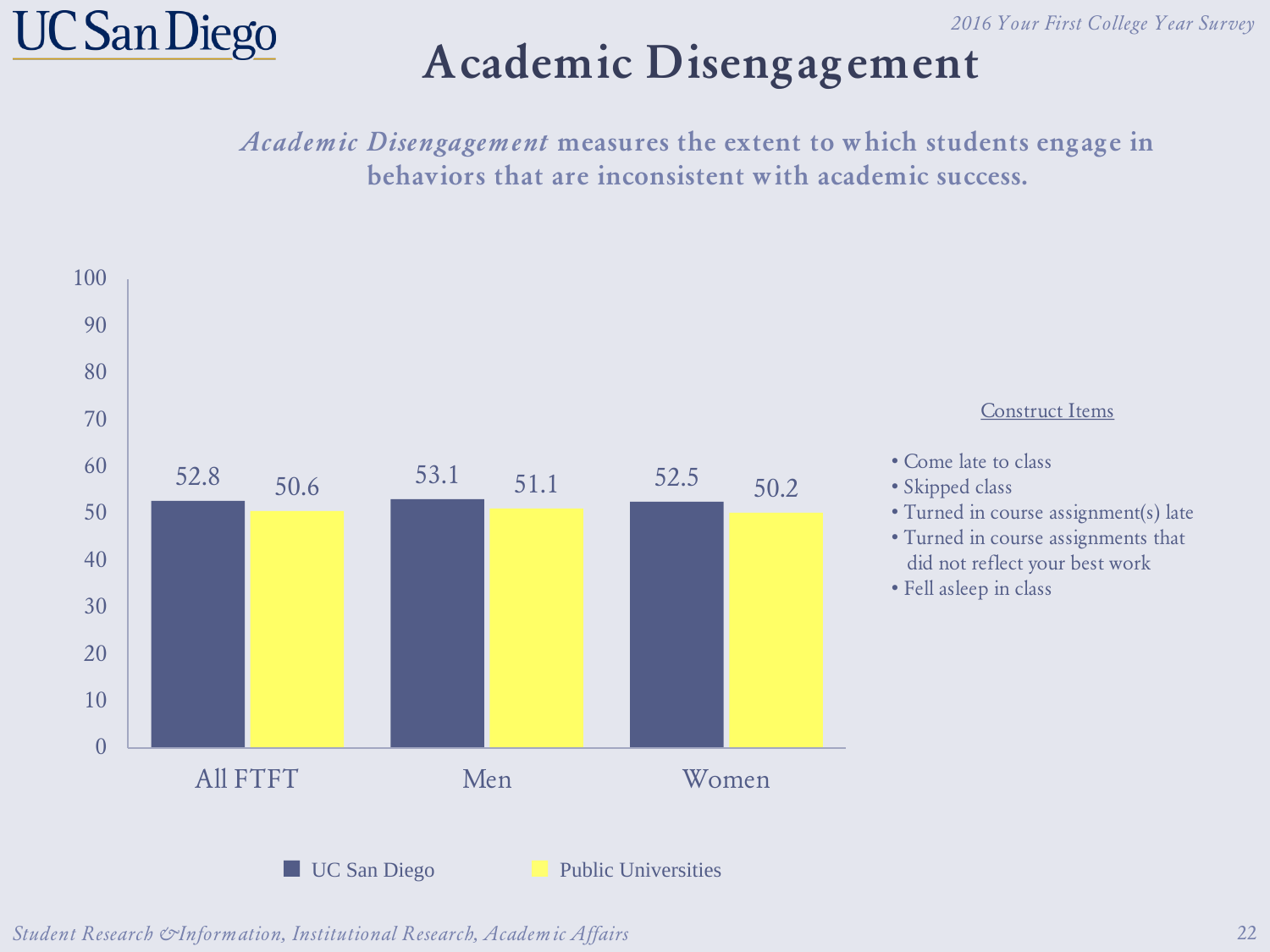

#### **Academic Validation**

**Faculty interactions in the classroom can foster students' academic development. These items measure the extent to which students' view of faculty actions in class reflects concern for their academic success.**



*Student Research & Information, Institutional Research, Academic Affairs* 23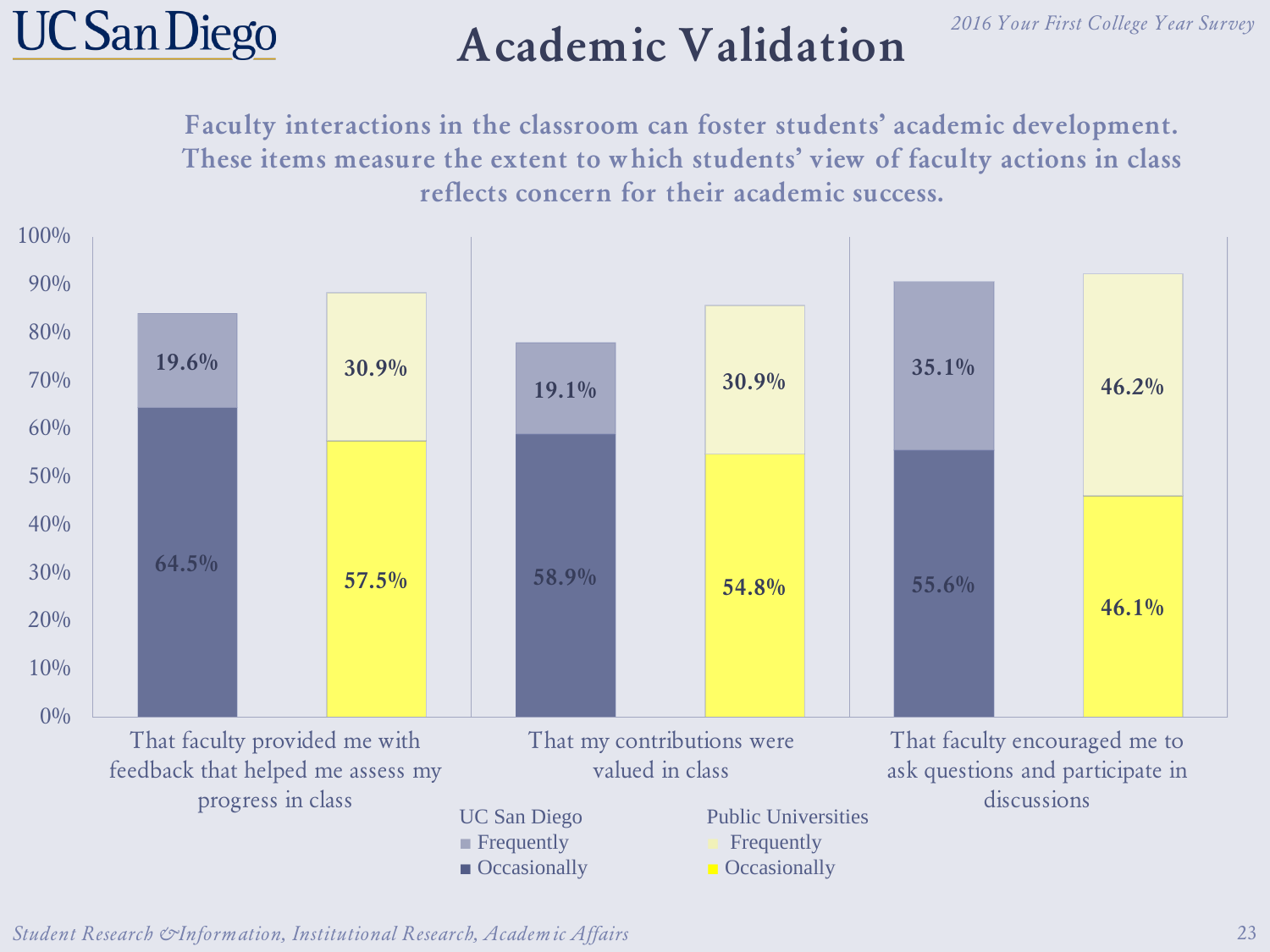#### **General Interpersonal Validation**

**These items measure the extent to which students believe faculty and staff provide attention to their development.**

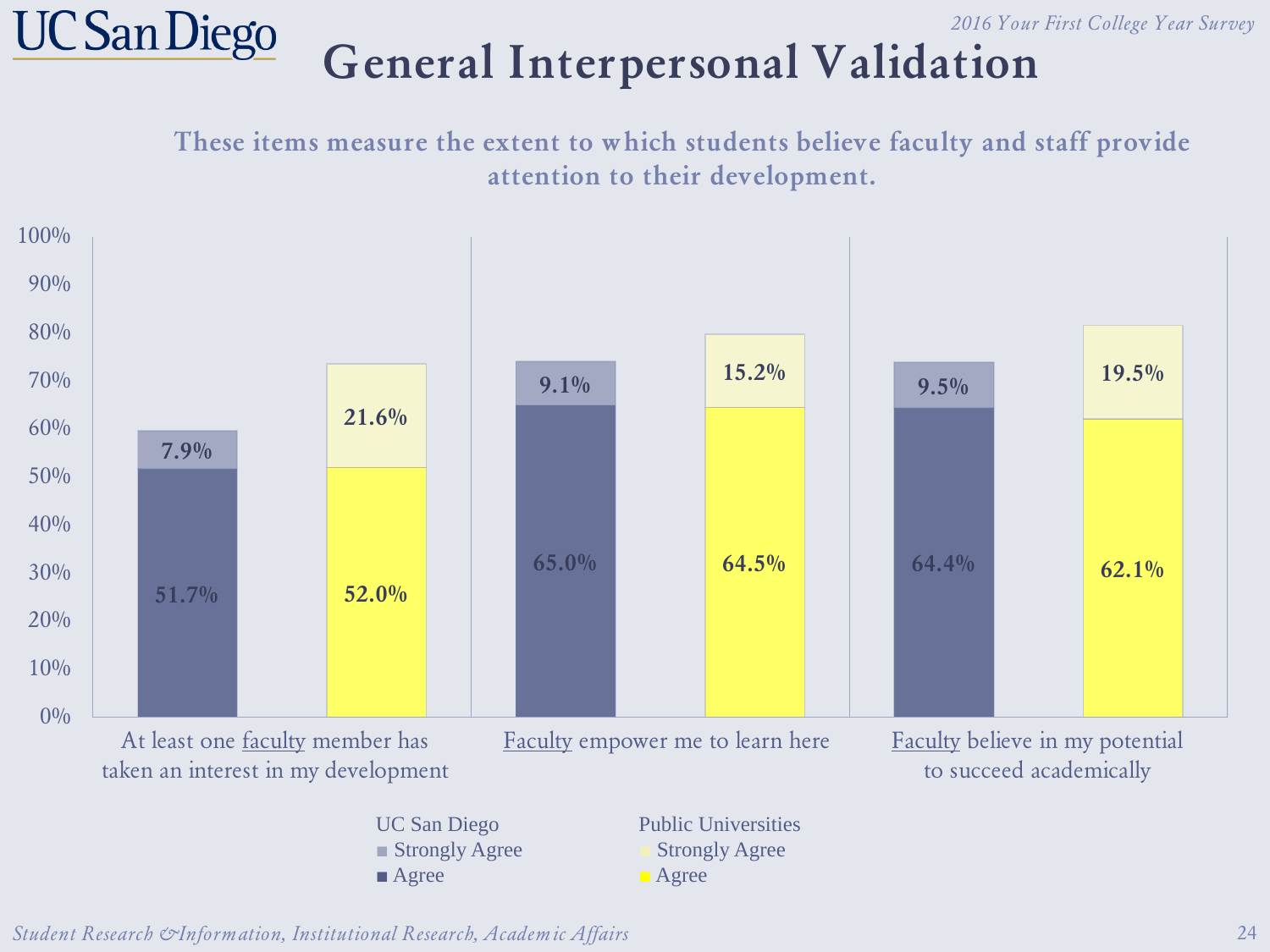

#### **Academic Outcomes**

**These items illustrate students' views of their academic skills and abilities.**

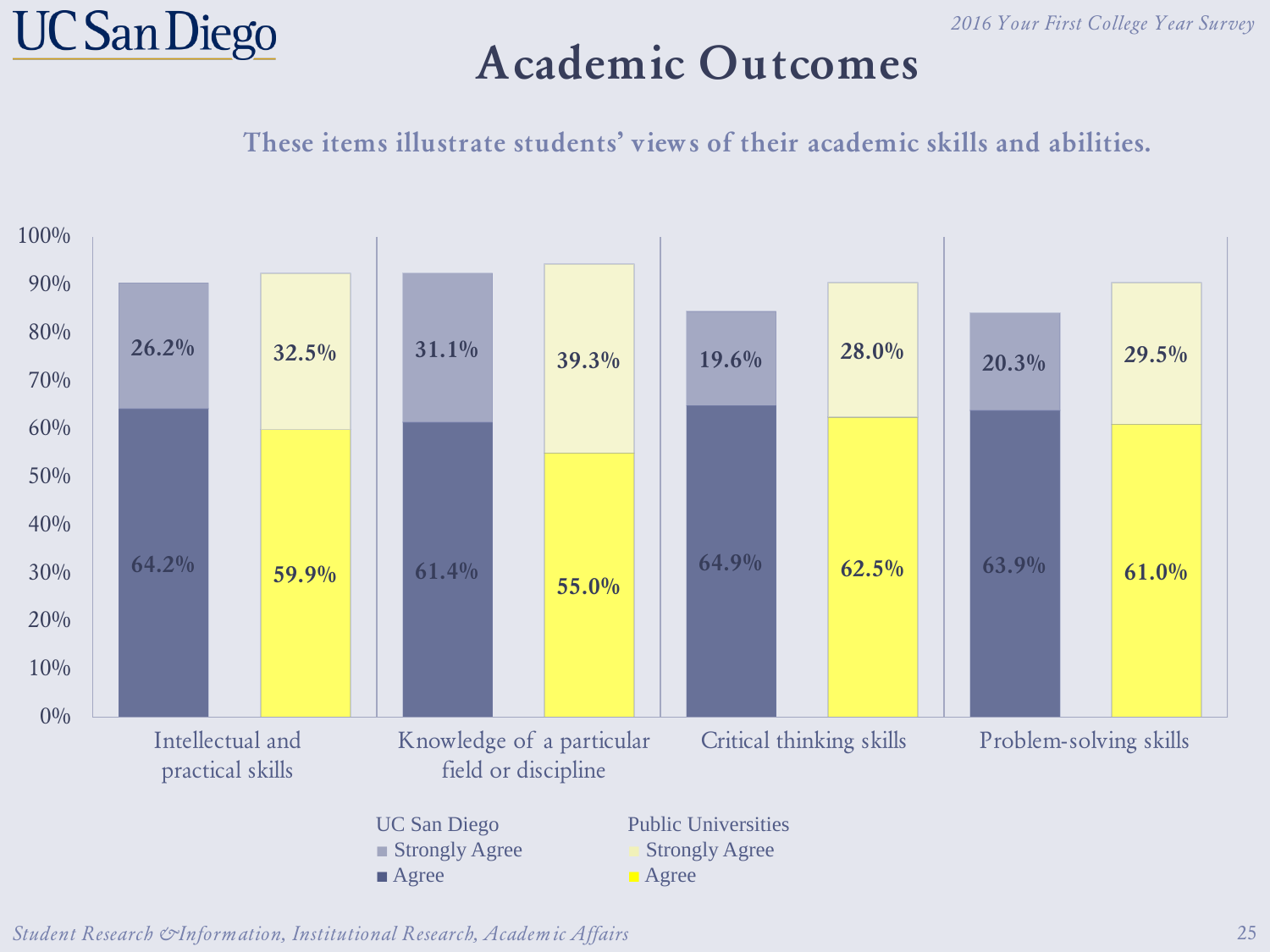



#### **Academic Outcomes**

**These items illustrate important academic experiences and how students compare to their peers.**



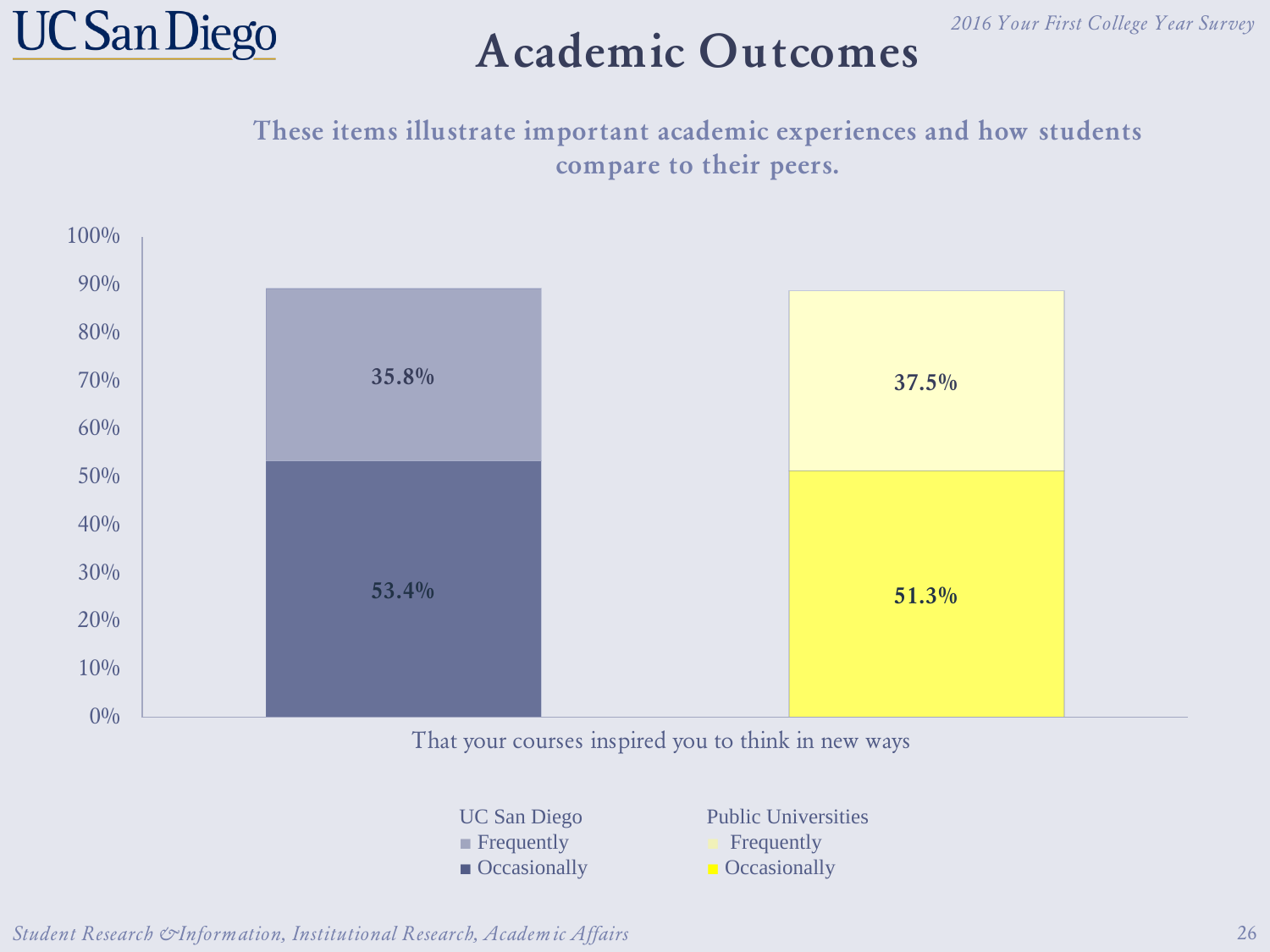#### **UC San Diego Academic Enhancement Experiences**

**Opportunities to apply learning inside and outside the classroom deepen students' academic involvement, allowing them to make meaningful intellectual connections and communicate their knowledge to others.**



*Student Research & Information, Institutional Research, Academic Affairs* 27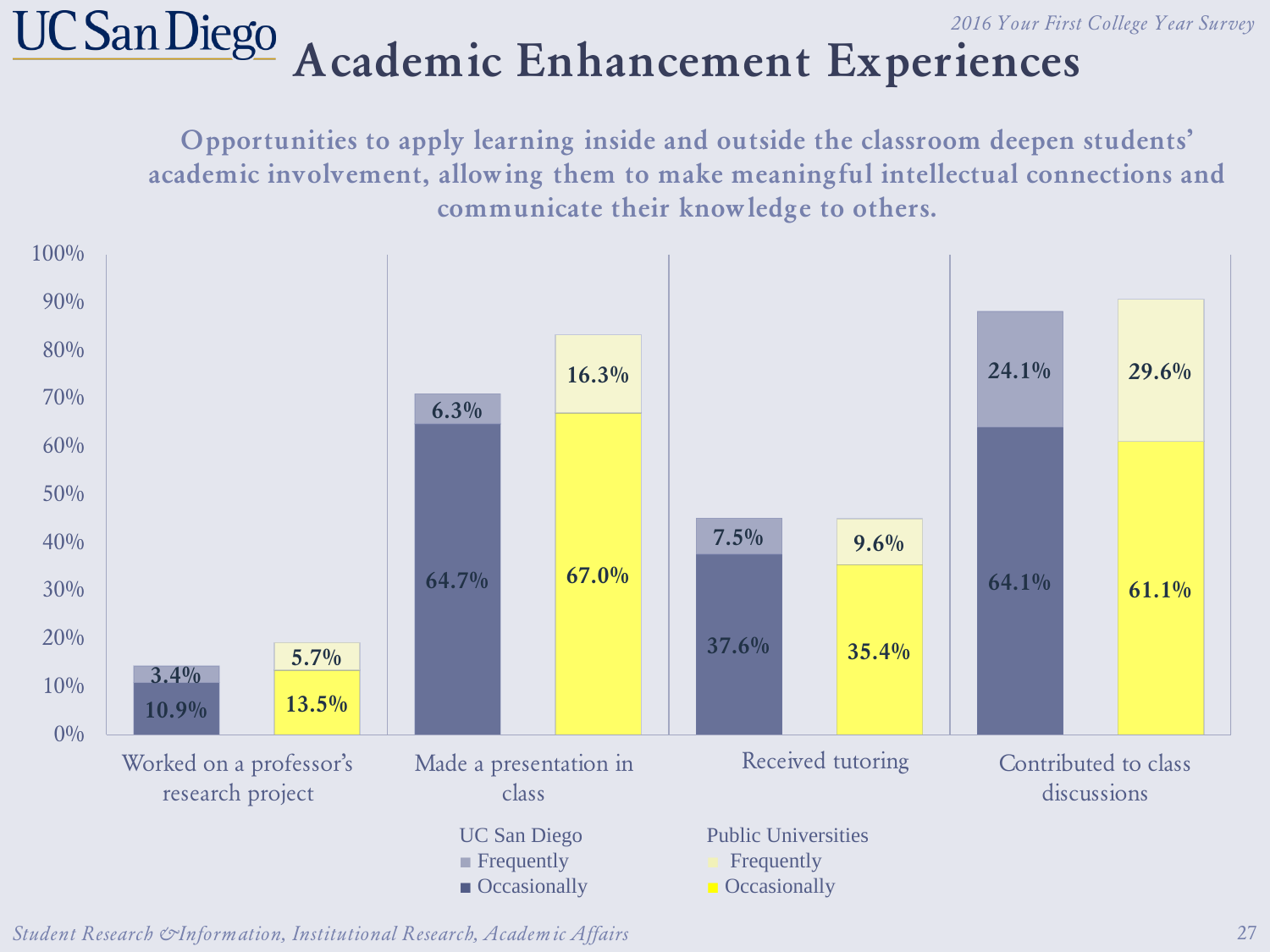#### **UC San Diego** *2016 Your First College Year Survey* **Active and Collaborative Learning**

**These items illustrate the extent to which students are deepening their knowledge of course material through interaction with faculty and other students.**

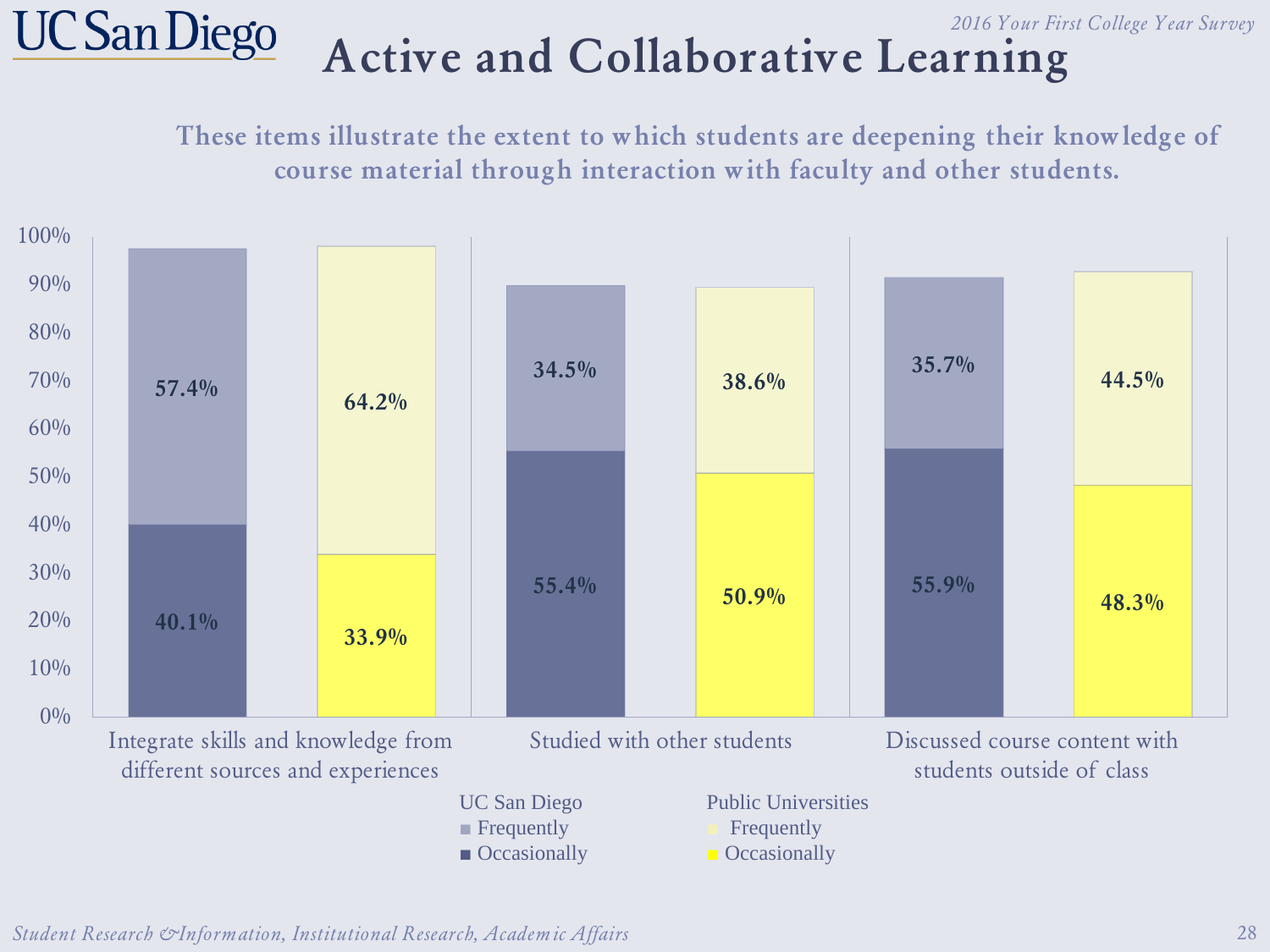

# **Active and Collaborative Learning**

**These items illustrate the extent to which students are deepening their knowledge of course material through interaction with faculty and other students.**



| <b>UC San Diego</b>         | <b>Public Universities</b> |
|-----------------------------|----------------------------|
| $\blacksquare$ Frequently   | Frequently                 |
| $\blacksquare$ Occasionally | <b>Occasionally</b>        |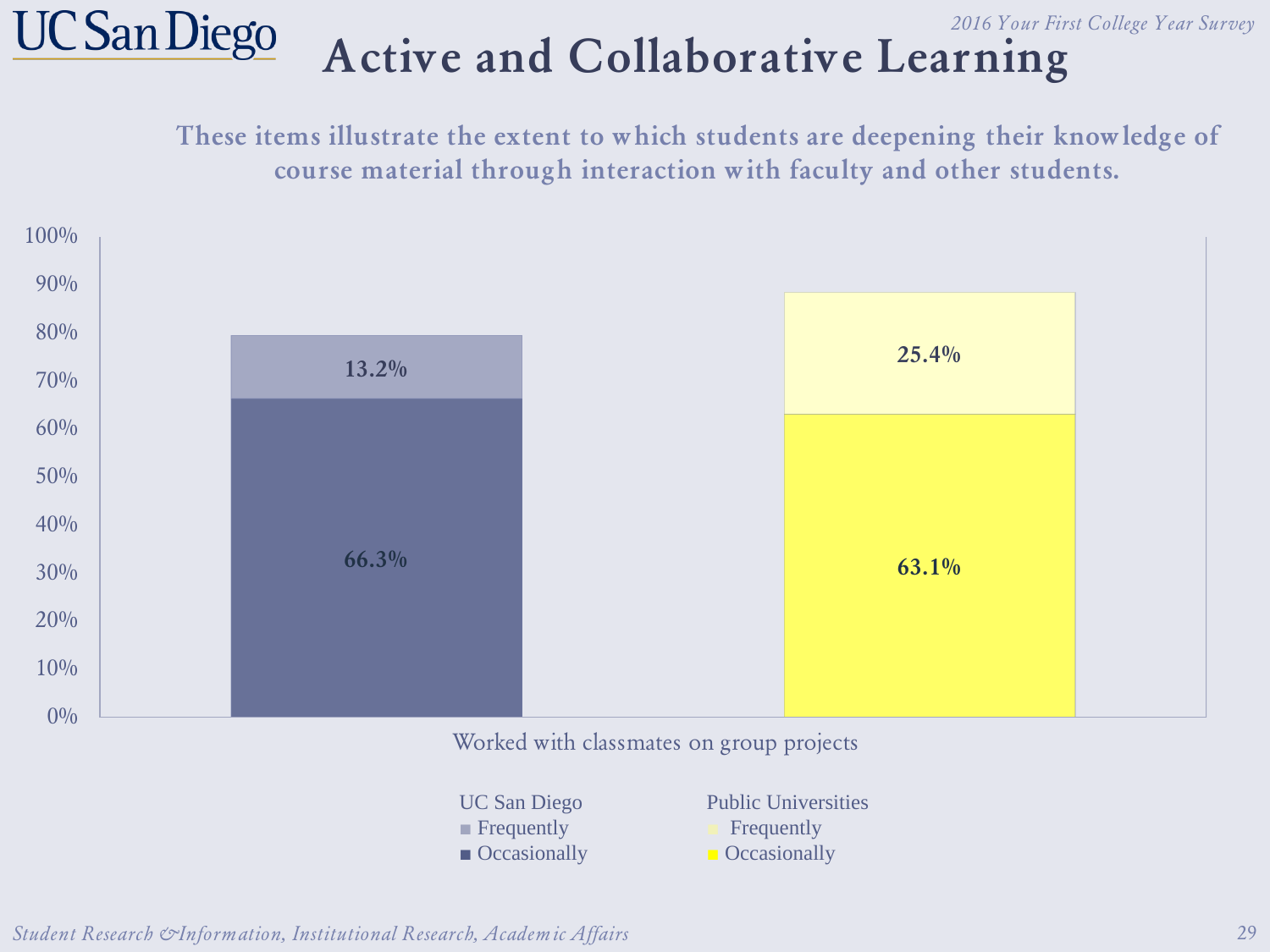### **UC San Diego**



# **Co-Curricular Experiences**

**Co-curricular experiences provide opportunities for students to grow intellectually, interpersonally, and emotionally.**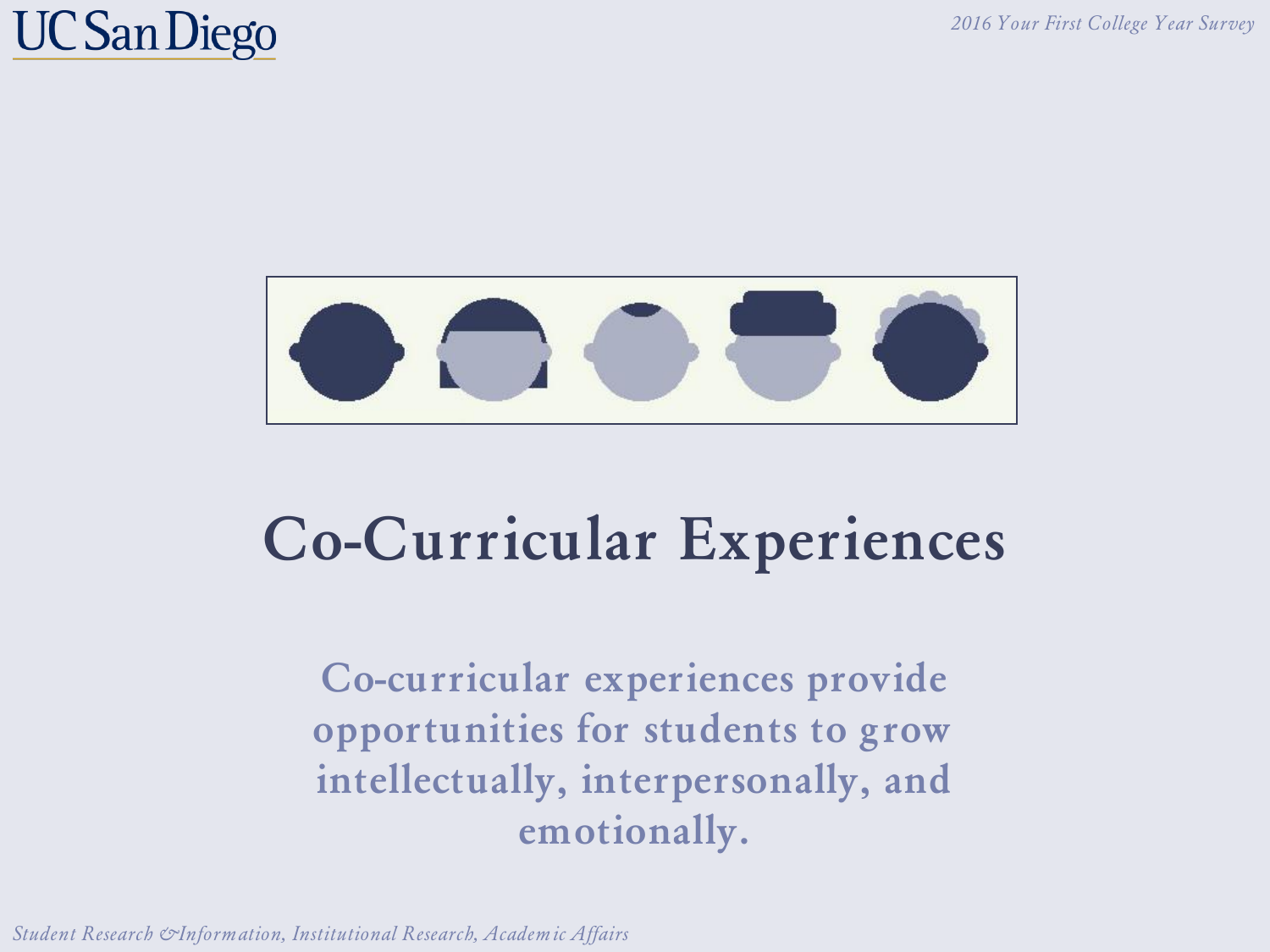## **Social Agency**

**Activities and beliefs equip and empower students to create a world that is equitable, just, democratic and sustainable.** Social Agency **measures the extent to which students value political and social involvement as a personal goal.**

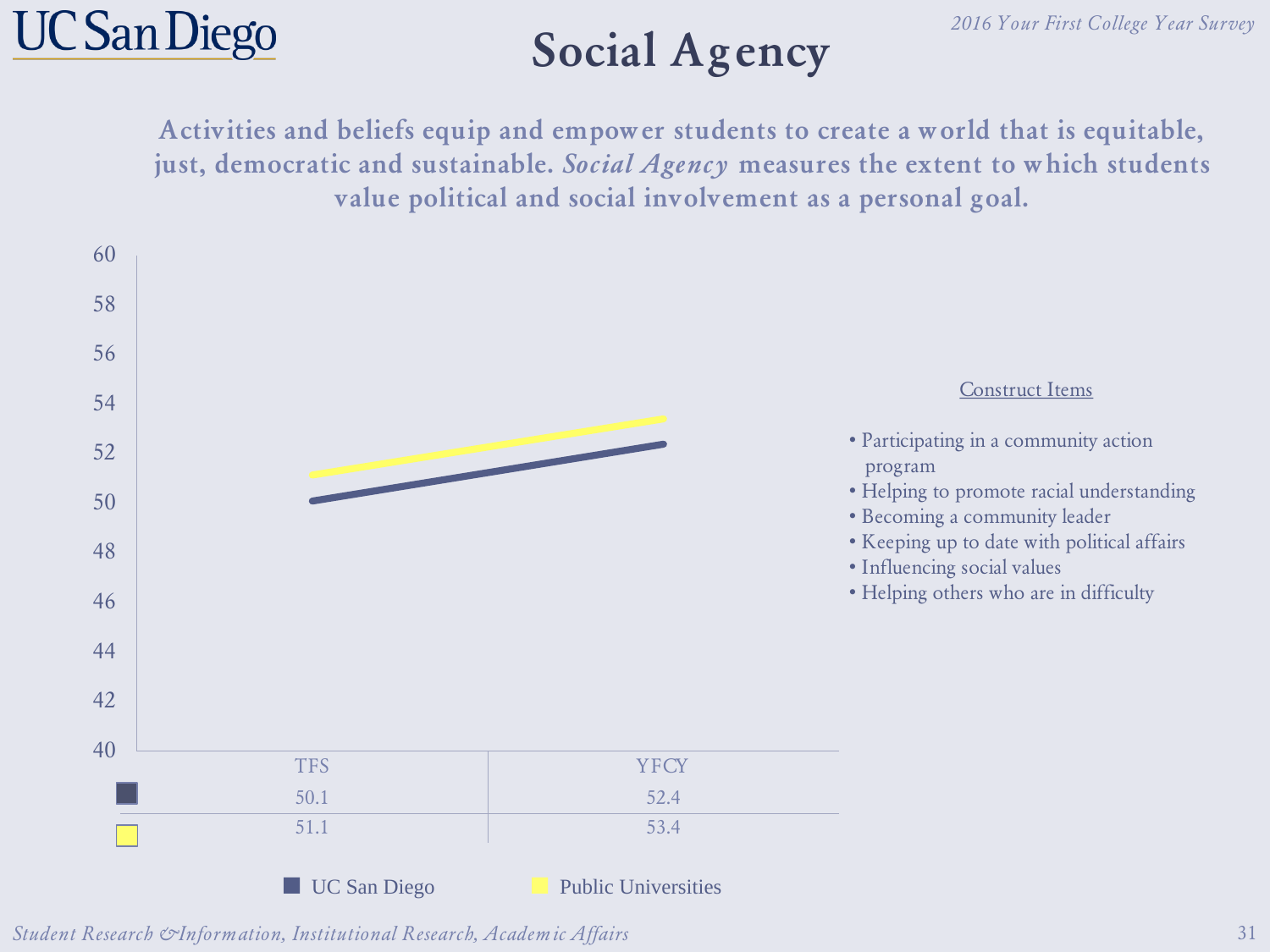## **Social Agency**

**Activities and beliefs equip and empower students to create a world that is equitable, just, democratic and sustainable.** Social Agency **measures the extent to which students value political and social involvement as a personal goal.**

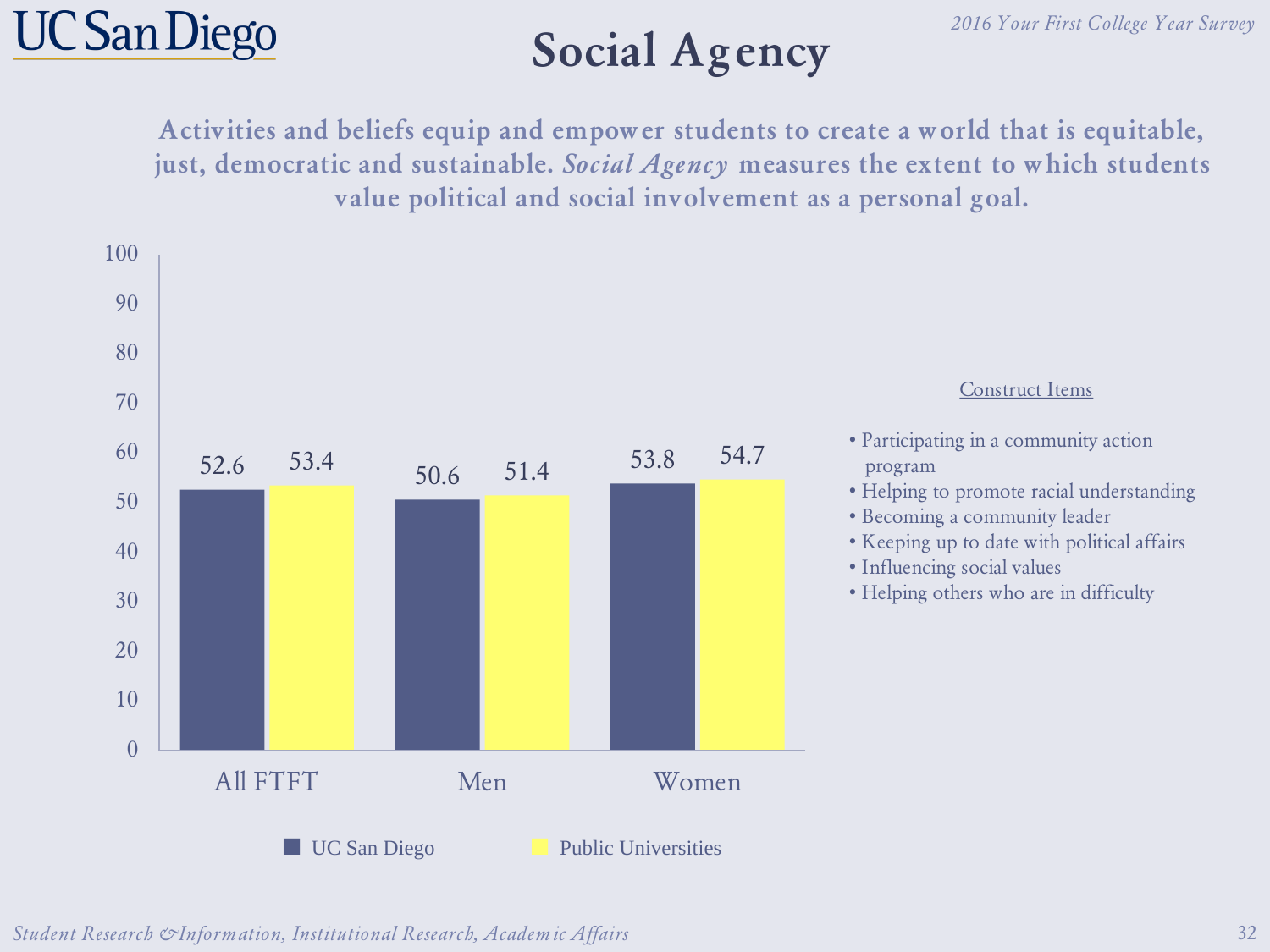#### **Civic Awareness**

**The ability to evaluate, question, and develop solutions affecting their local and global communities is an important skill.** Civic Awareness **measures students' understanding of the issues facing their community, nation, and the world.**

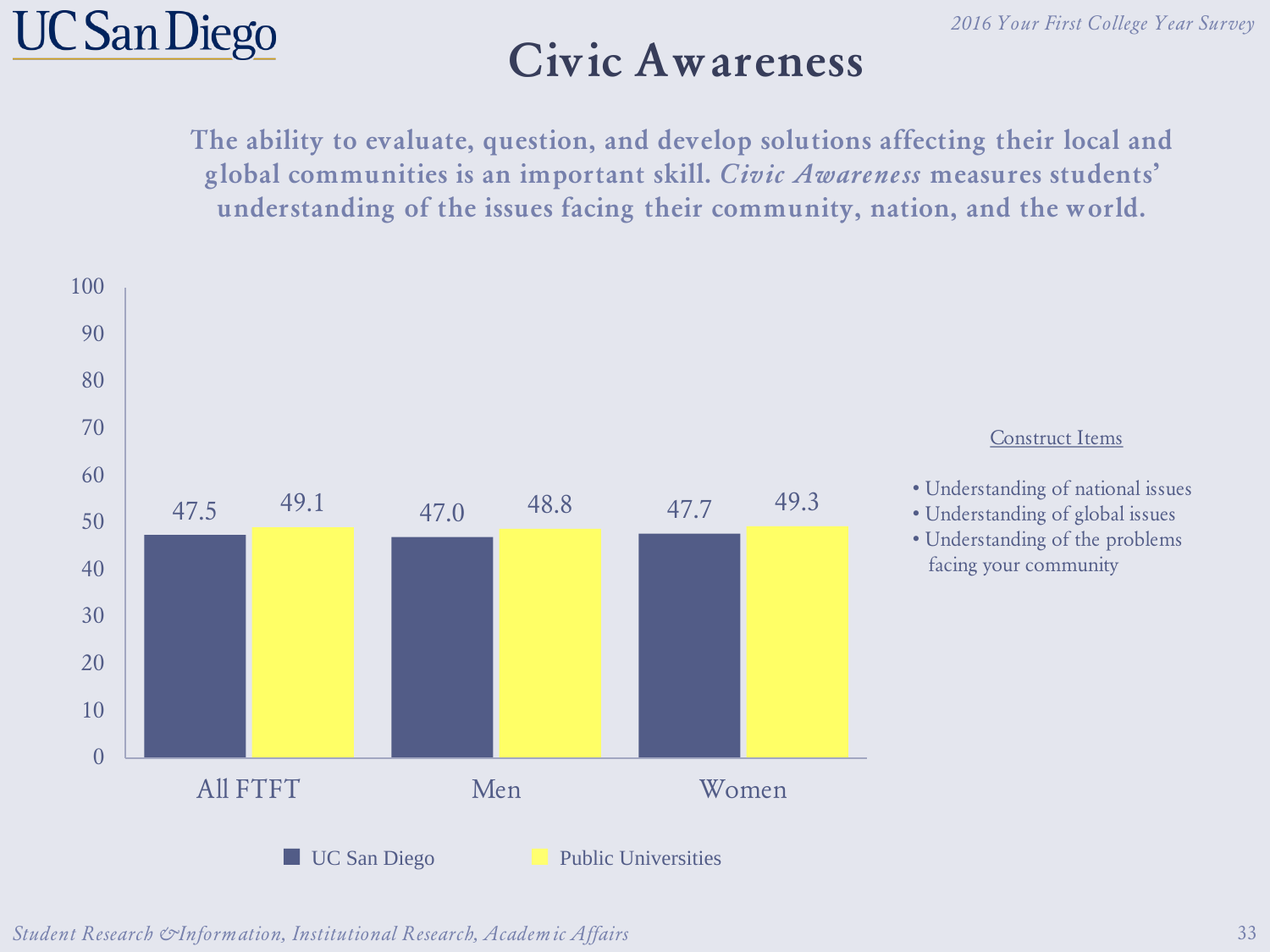

#### *2016 Your First College Year Survey* **Positive Cross-Racial Interaction**

**Contact with diverse students allows students to gain valuable insights about themselves and others.** Positive Cross-Racial Interaction **is a unified measure of students' level of positive interaction with diverse peers.**

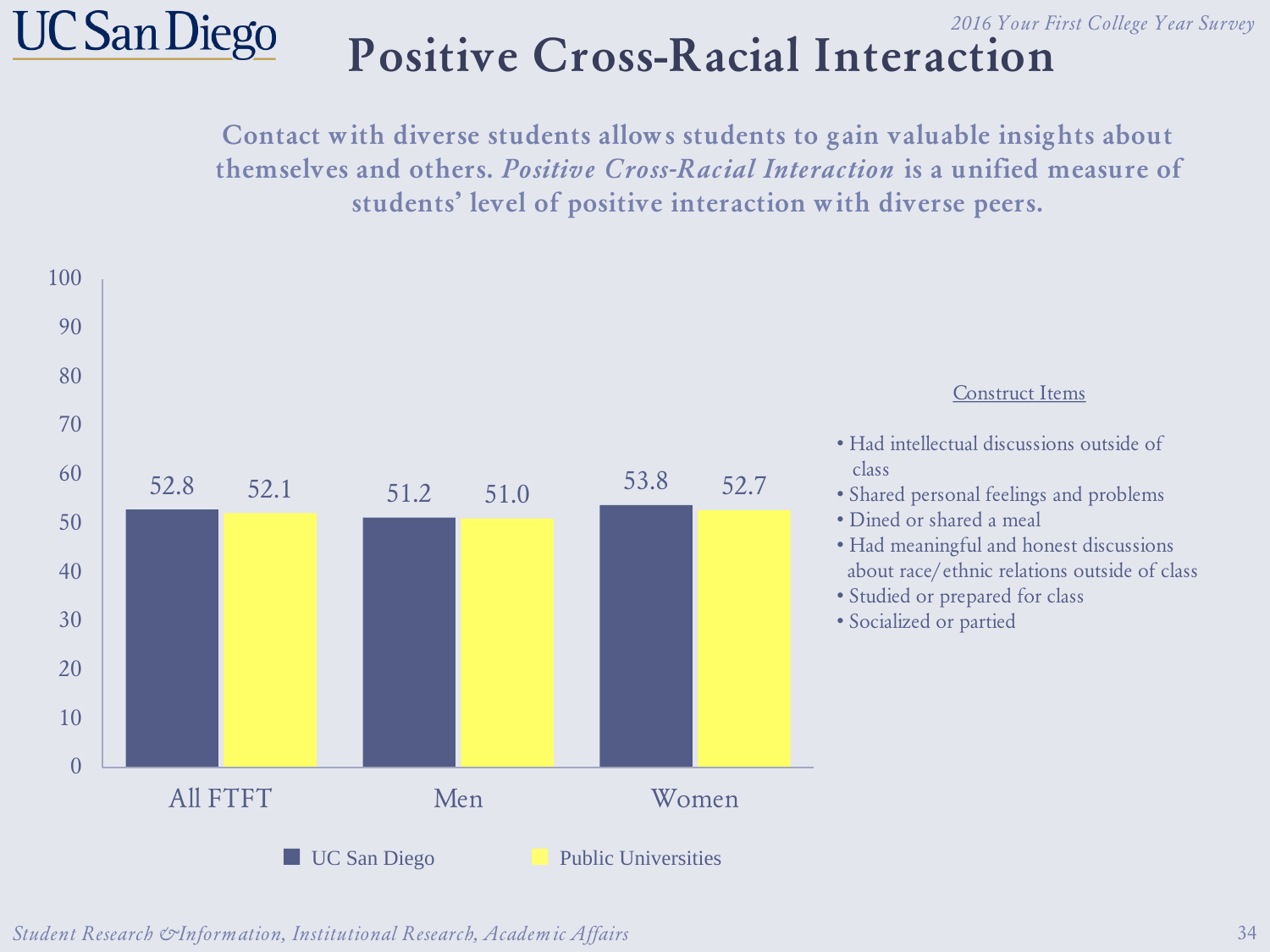# **UC** San Diego

#### **Negative Cross-Racial Interaction**

**Contact with diverse students allows students to gain valuable insights about themselves and others.** Negative Cross-Racial Interaction **is a unified measure of students' level of negative interaction with diverse peers.**

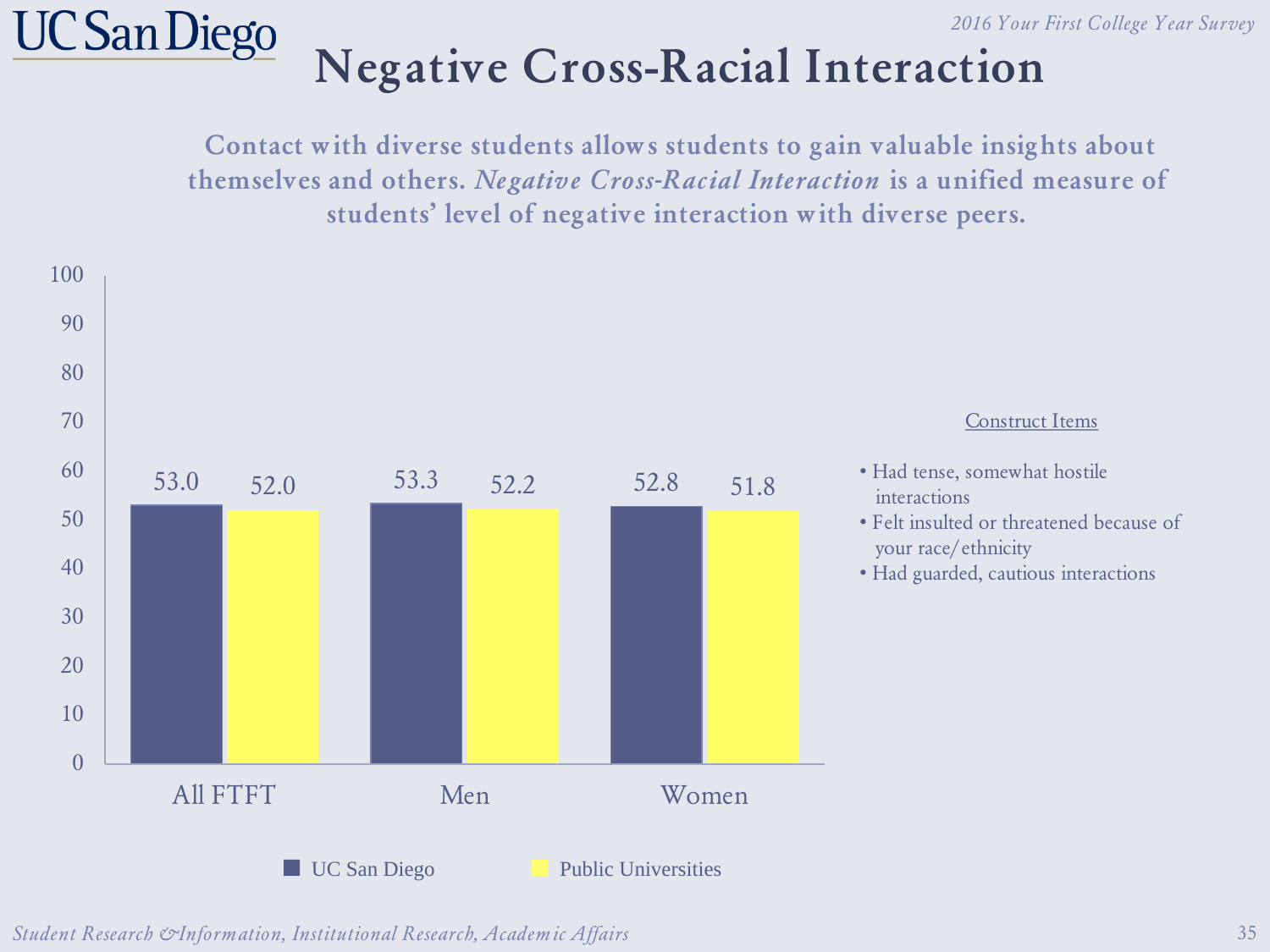#### **UC San Diego** *2016 Your First College Year Survey* **Campus Climate and Diversity**

**A diverse and inclusive campus environment strengthens students' learning experience and prepares them to participate in an increasingly diverse society.** 



*Student Research & Information, Institutional Research, Academic Affairs* 36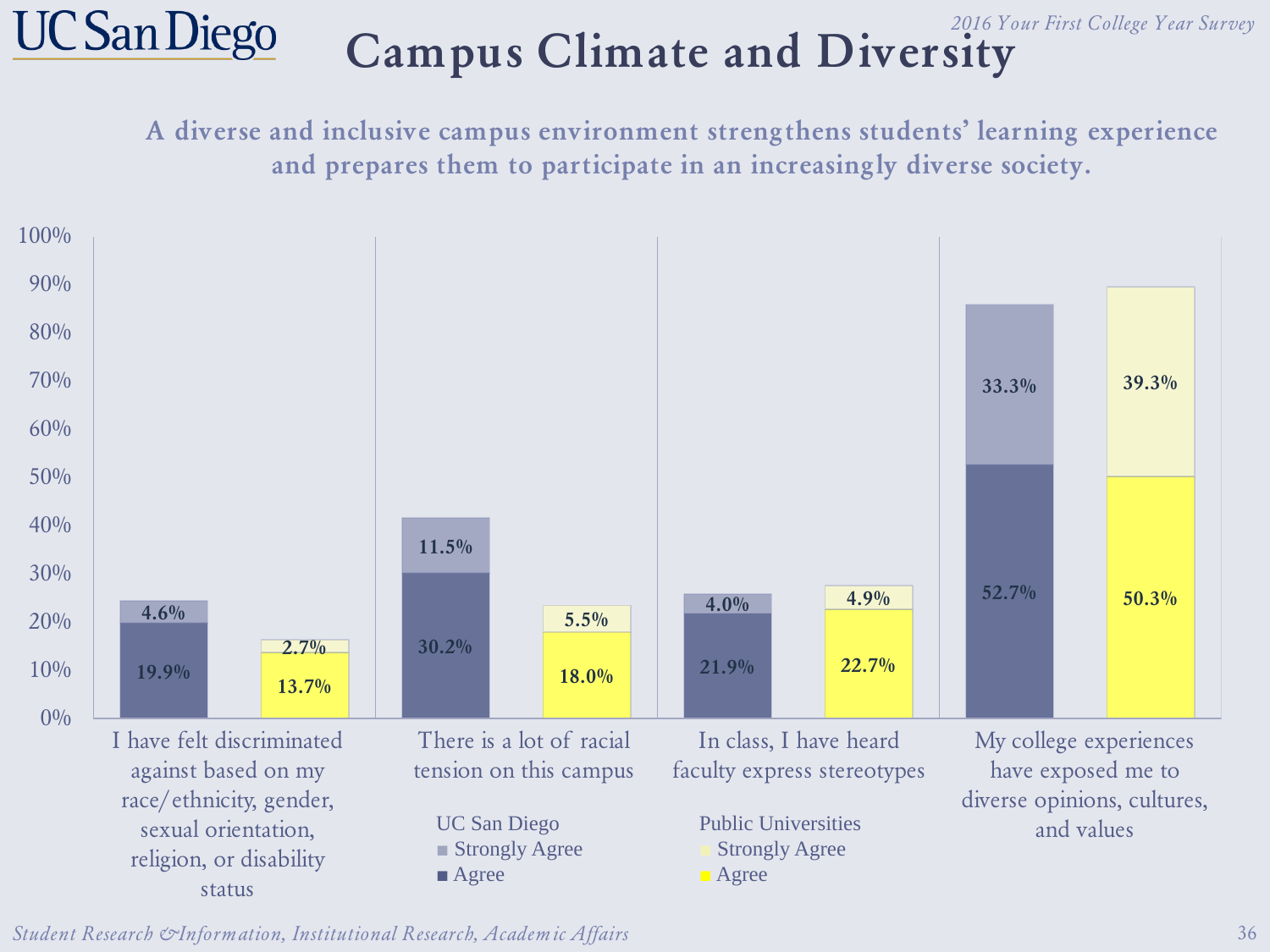#### **UC San Diego** *2016 Your First College Year Survey* **Satisfaction with Campus Diversity**

**A diverse campus – including students, faculty, and ideas – has a powerful impact on the student experience. These items gauge students' satisfaction with the diversity of faculty, student body, and beliefs.** 



*Student Research & Information, Institutional Research, Academic Affairs* 37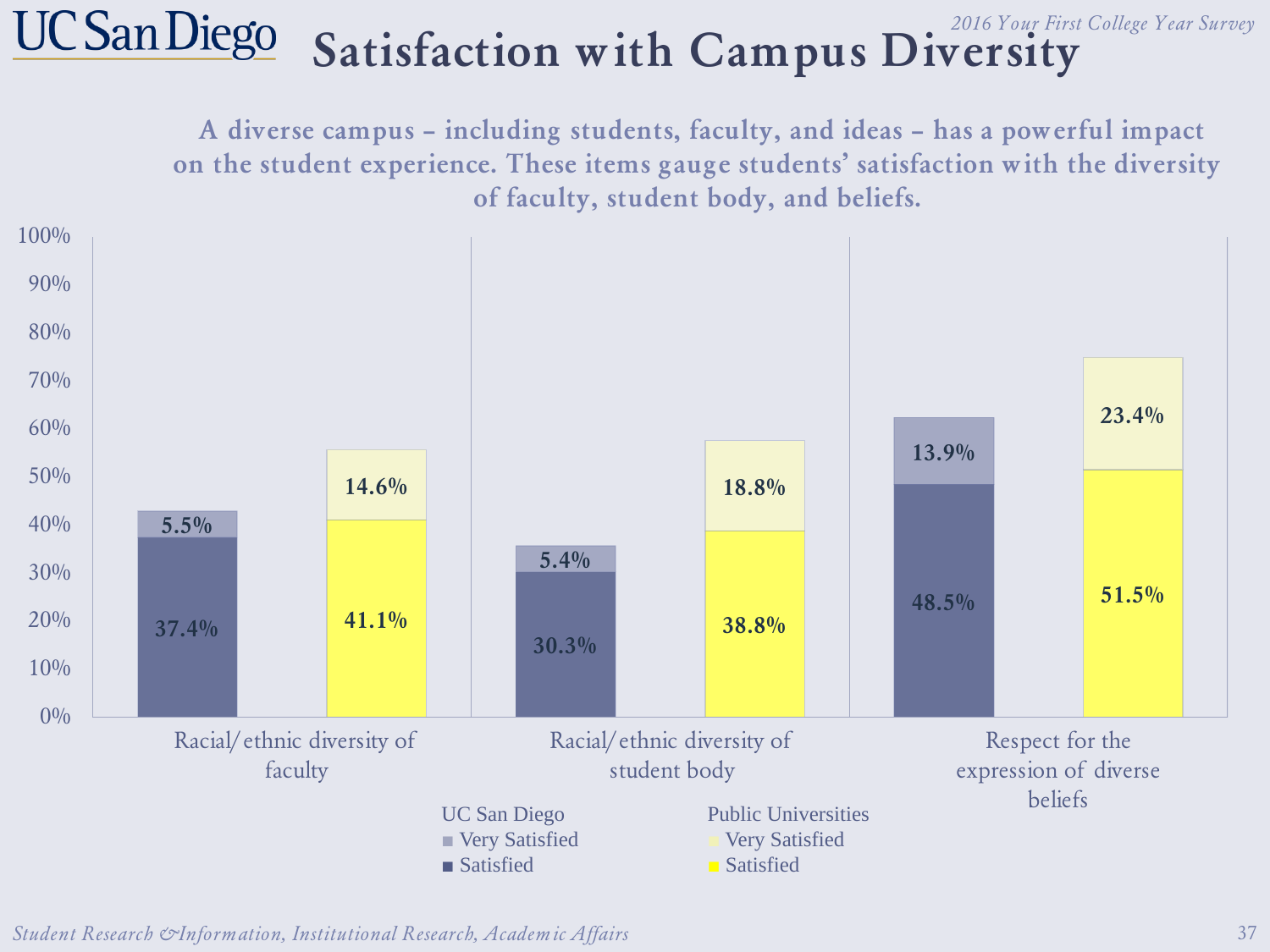

#### **Health and Wellness**

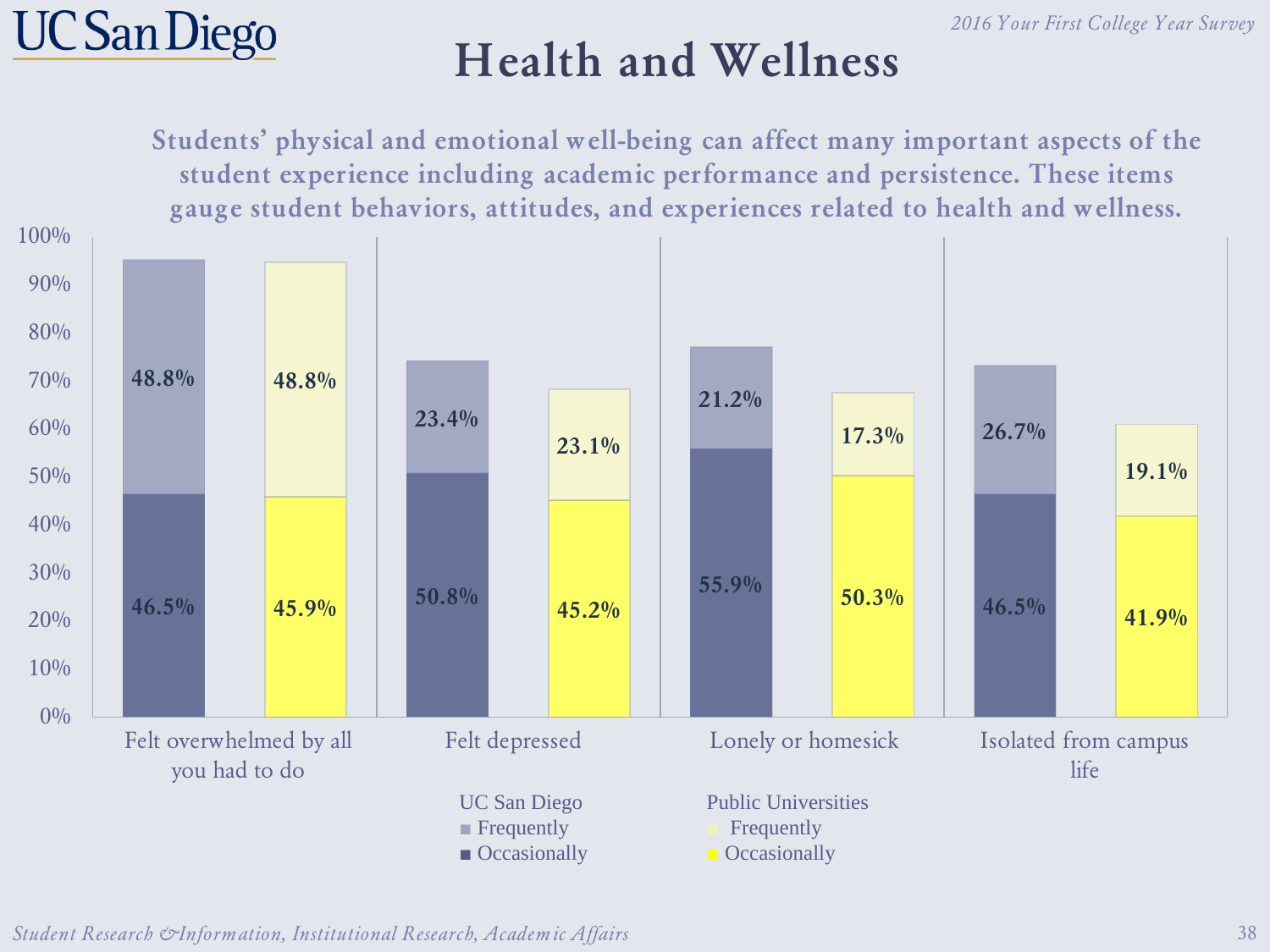

#### **Health and Wellness**



*Student Research & Information, Institutional Research, Academic Affairs* 39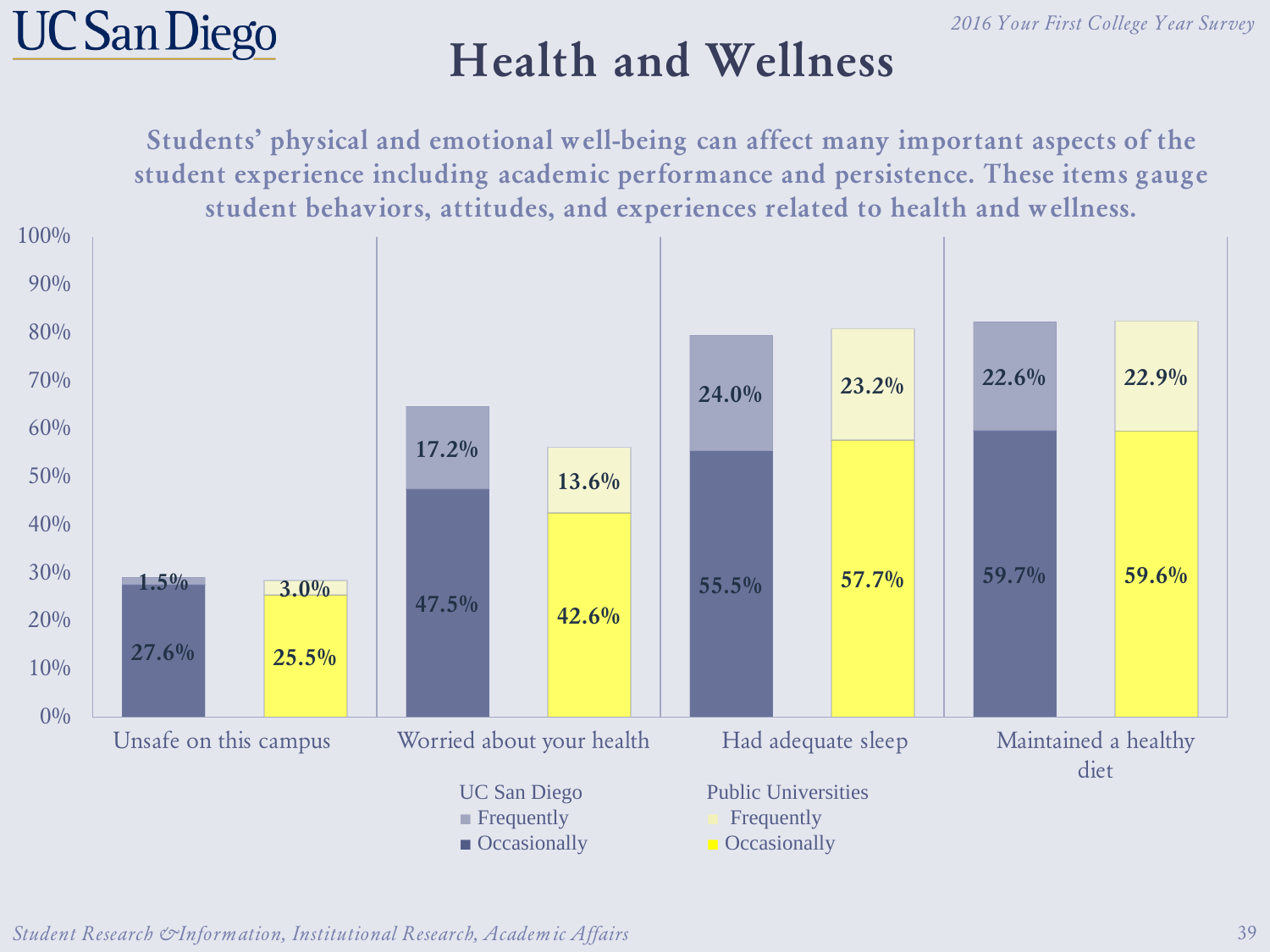#### **Health and Wellness**

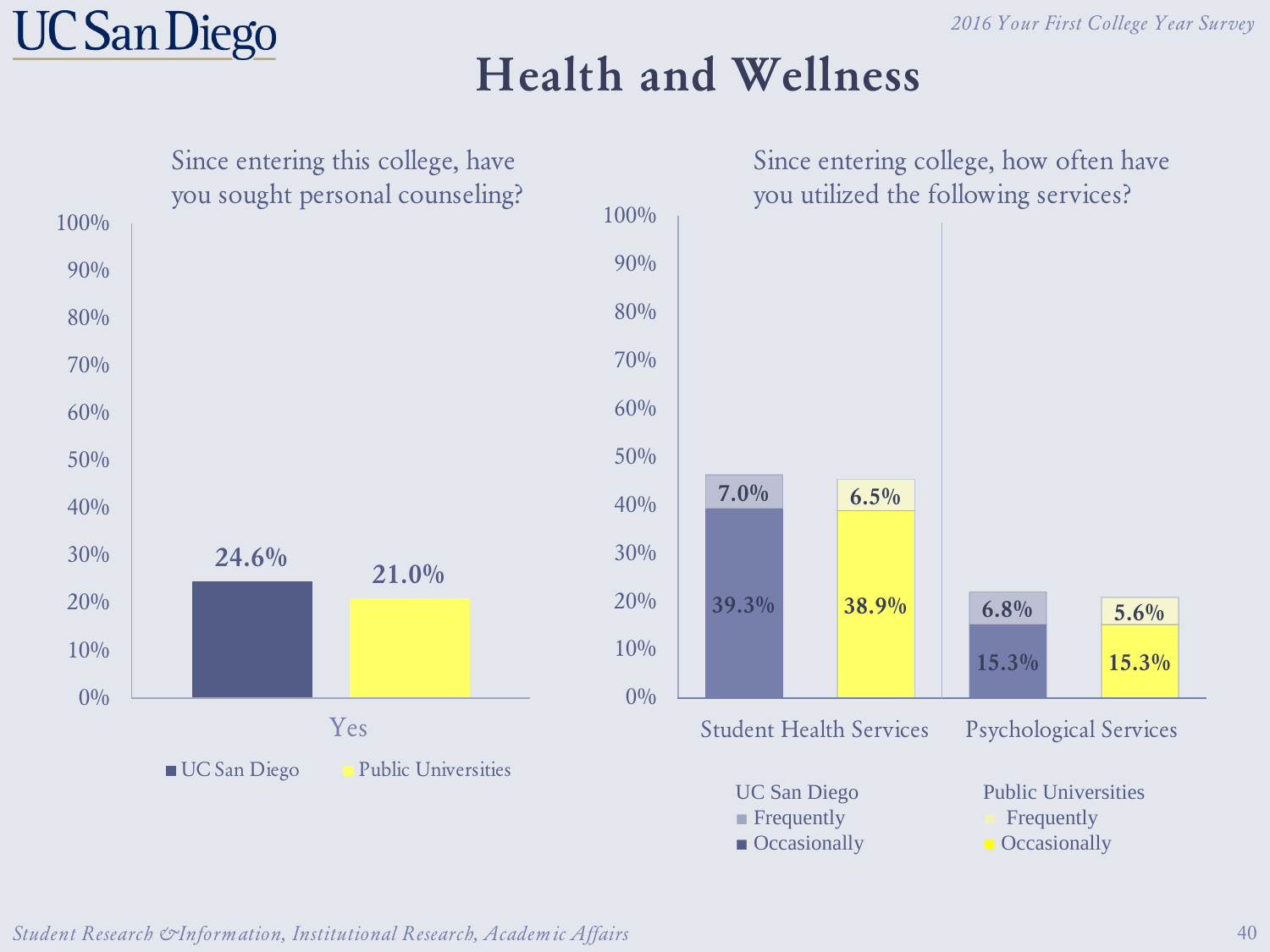

#### **Health and Wellness**

Since entering this college, how often have you consumed:



*Student Research & Information, Institutional Research, Academic Affairs*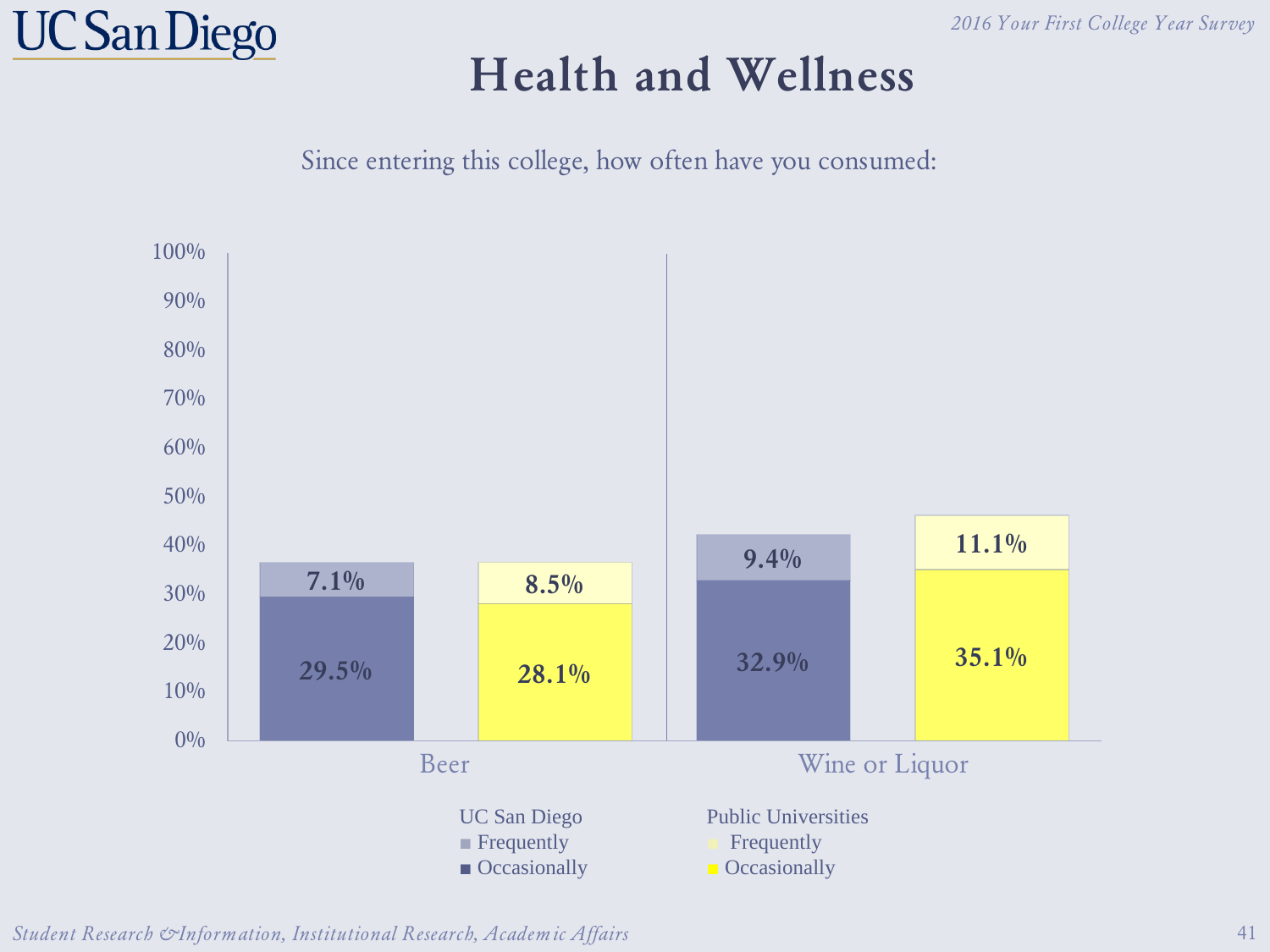## **UC San Diego**



# **Satisfaction**

**Understanding how students perceive their college experience identifies areas that are working well and sheds light on those that need improvement.**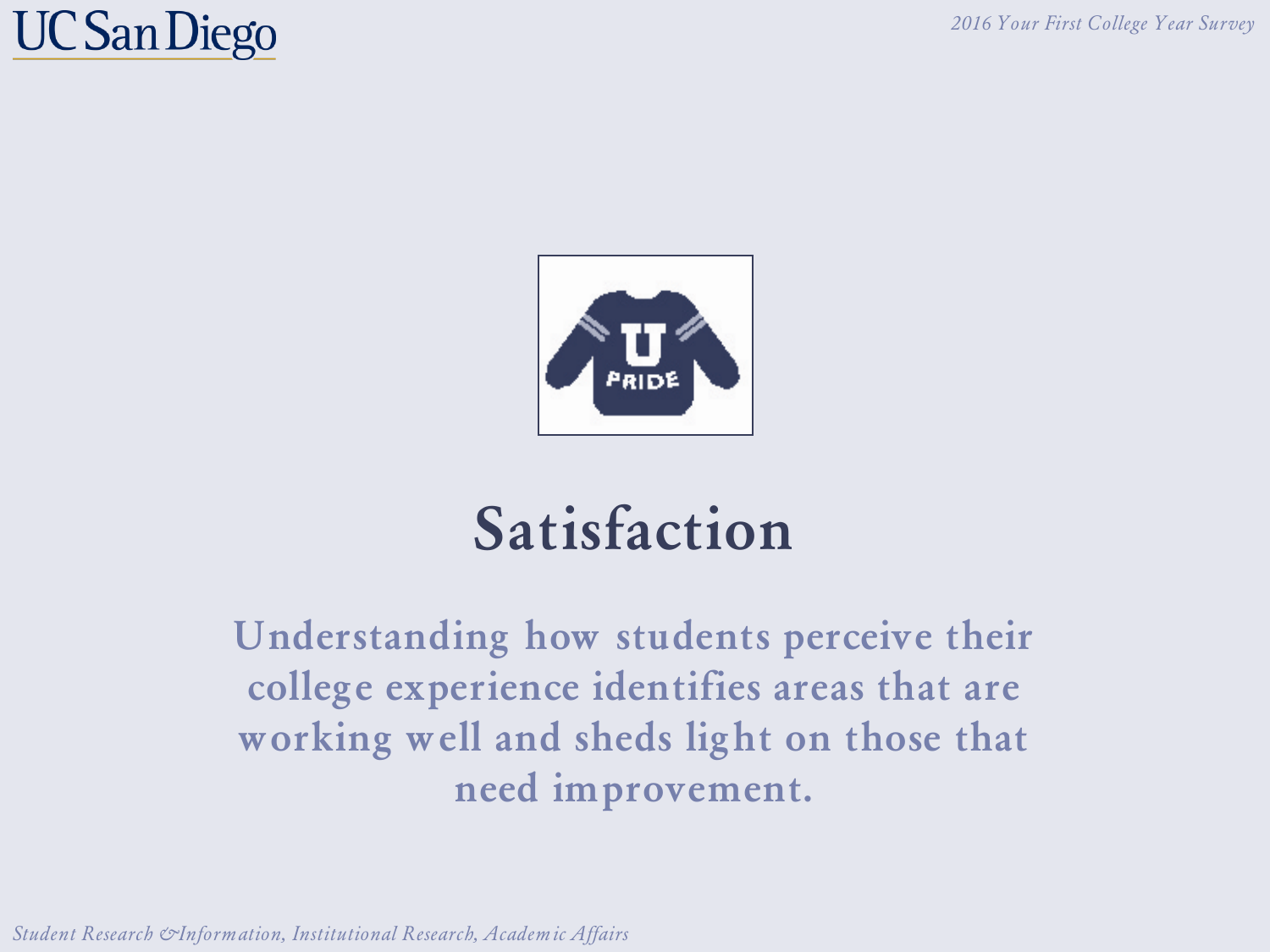#### **Satisfaction with Coursework**

Satisfaction with Coursework **measures the extent to which students see their coursework as relevant, useful, and applicable to their academic success and future plans.**

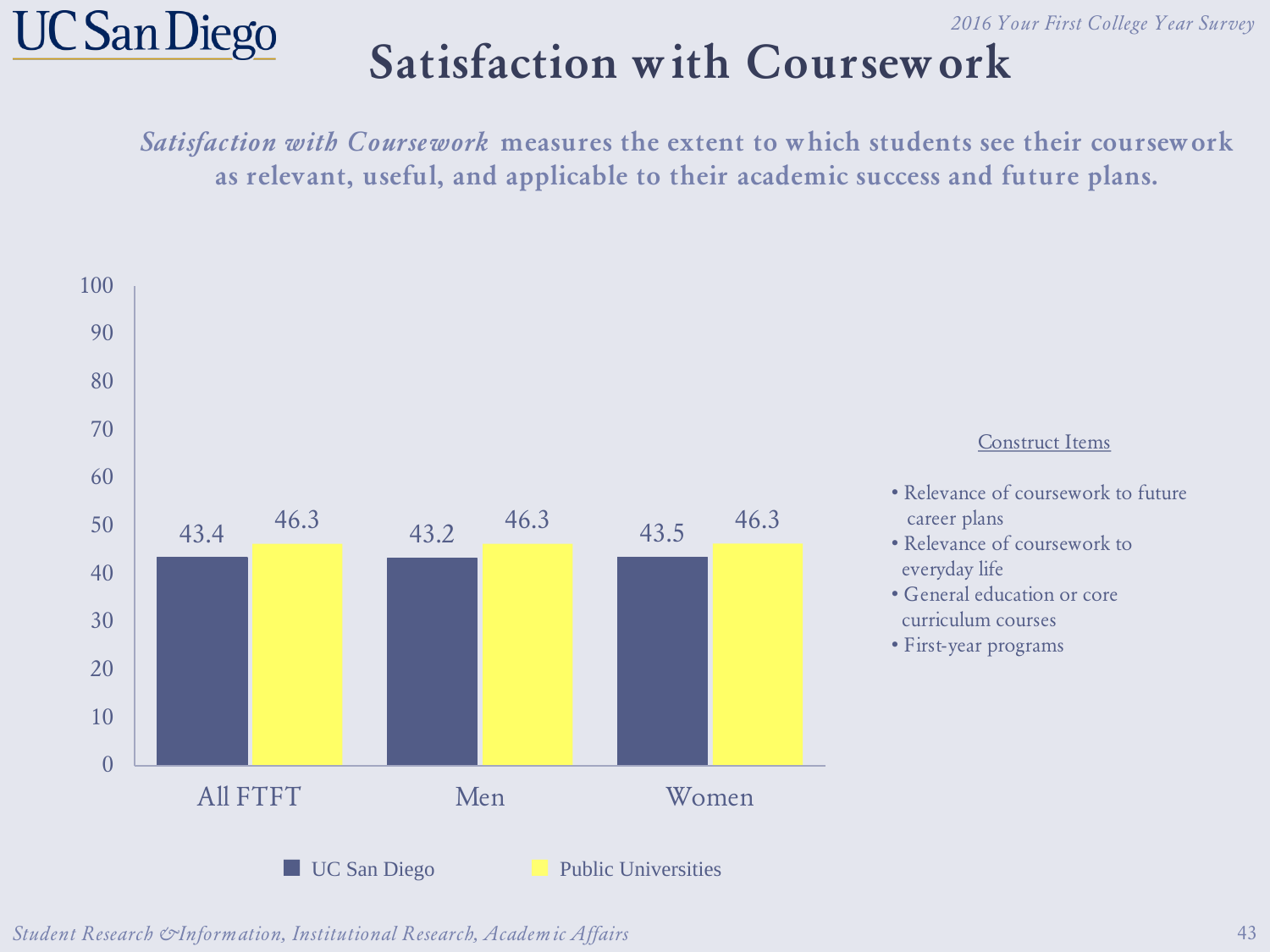

#### **Overall Satisfaction**

O verall Satisfaction **is a unified measure of students' satisfaction with the college experience.**

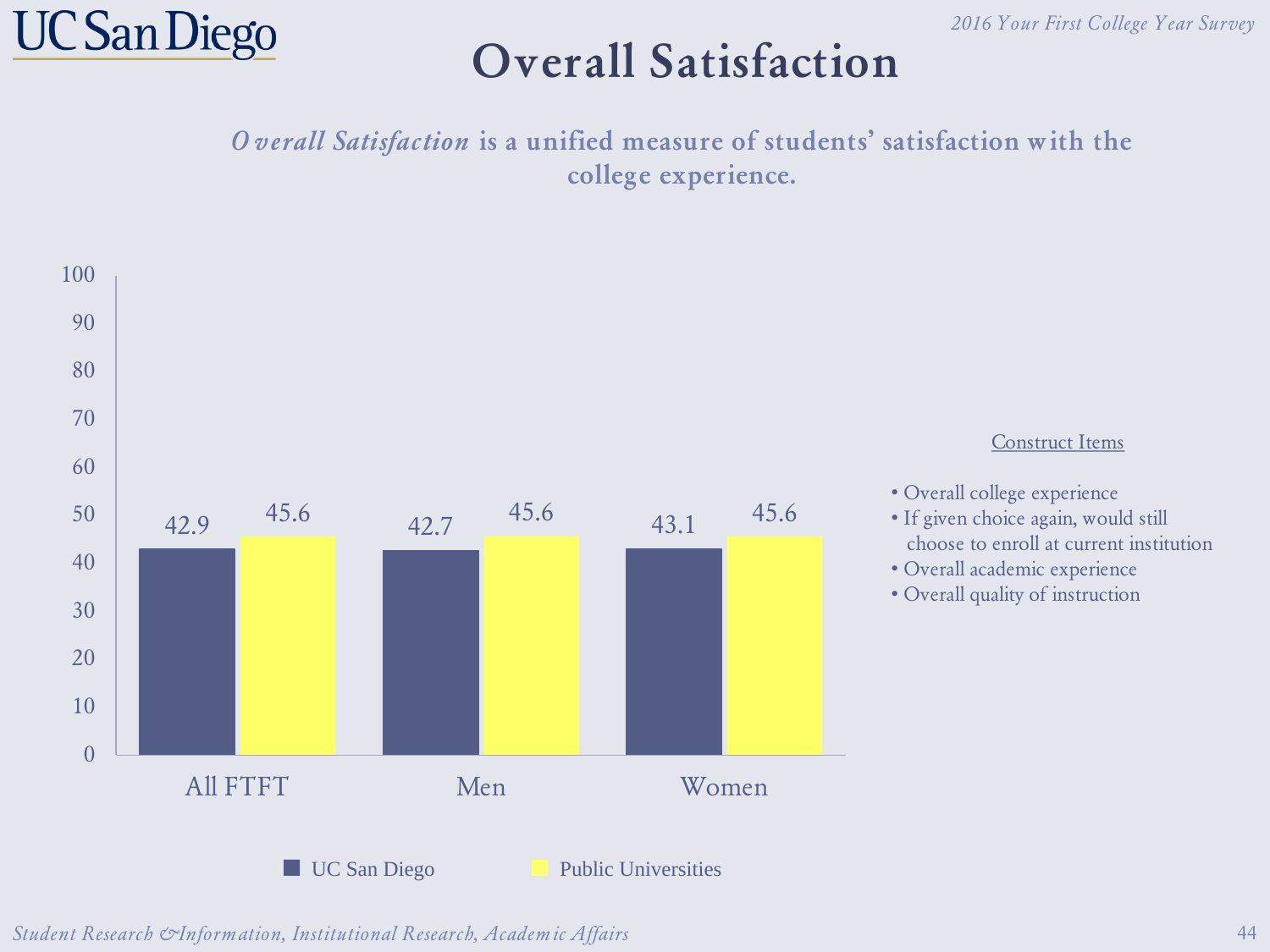## **Satisfaction with Academic Support and Courses**

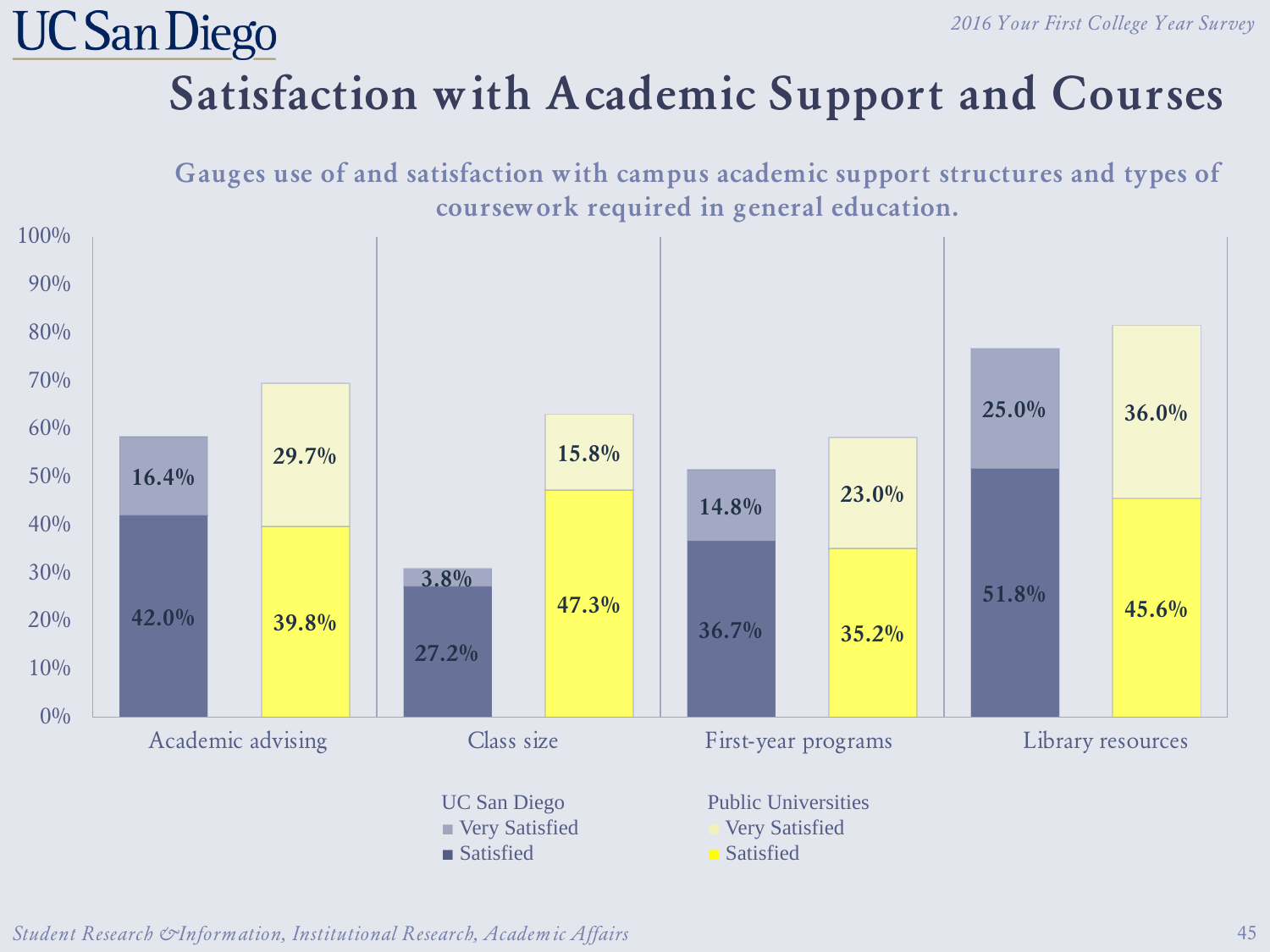## **Satisfaction with Academic Support and Courses**

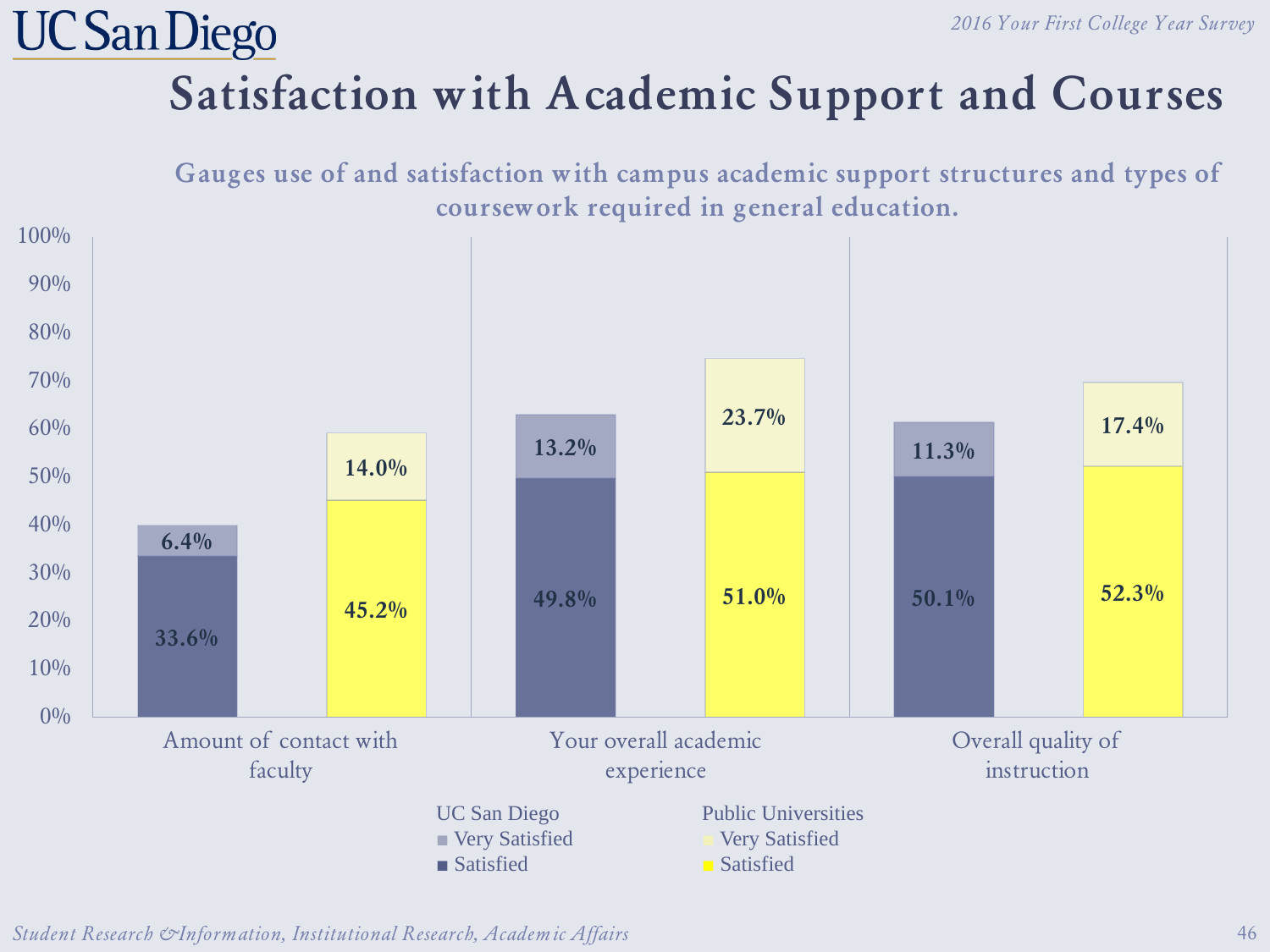## **Satisfaction with Academic Support and Courses**

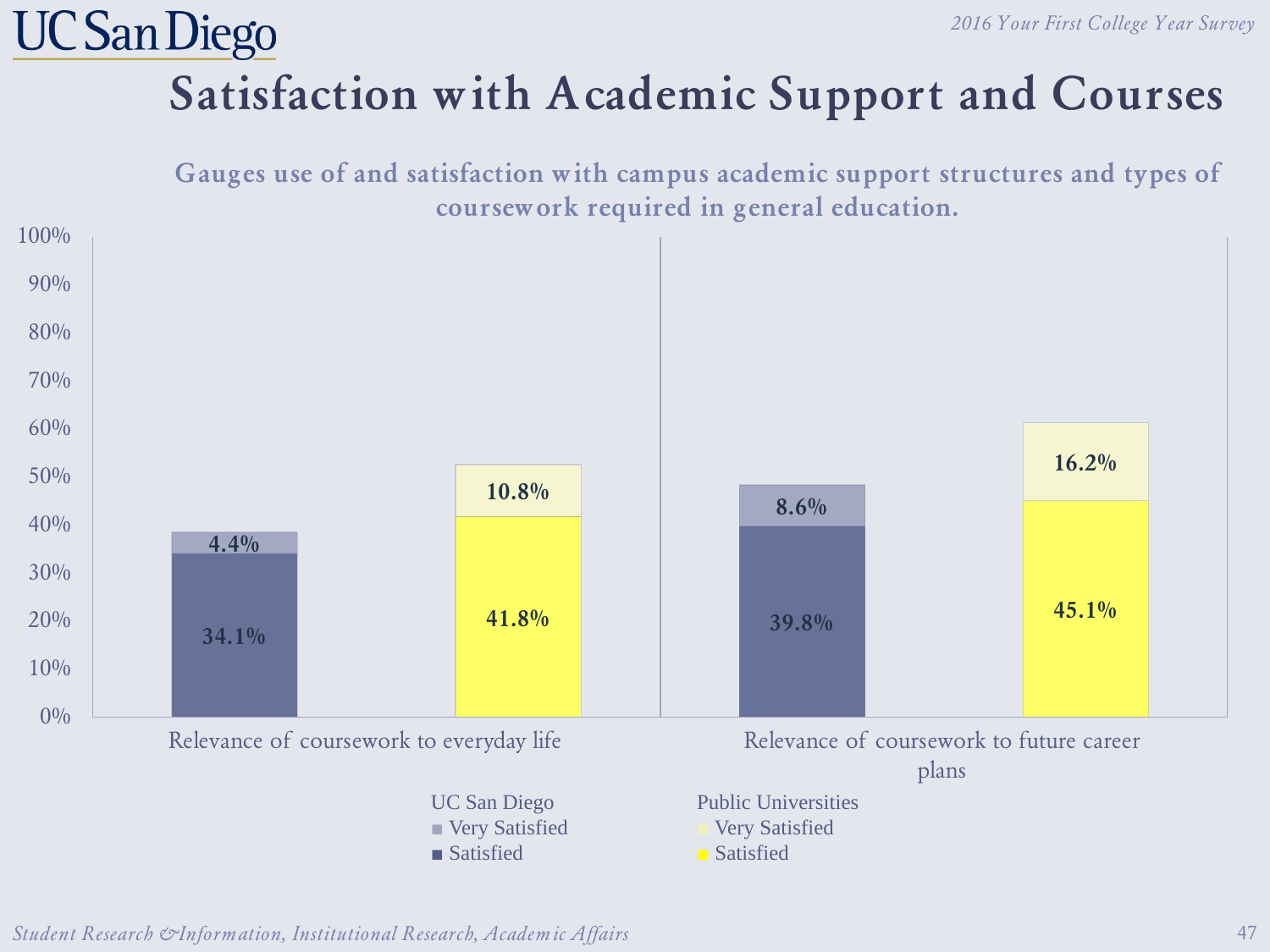### **Satisfaction with Services and Community**

**Where students live, how they are oriented to the campus, and the support they receive during the first year are important determinants of their college experience. These items gauge use of and satisfaction with campus services and general community.**



*Student Research & Information, Institutional Research, Academic Affairs* 48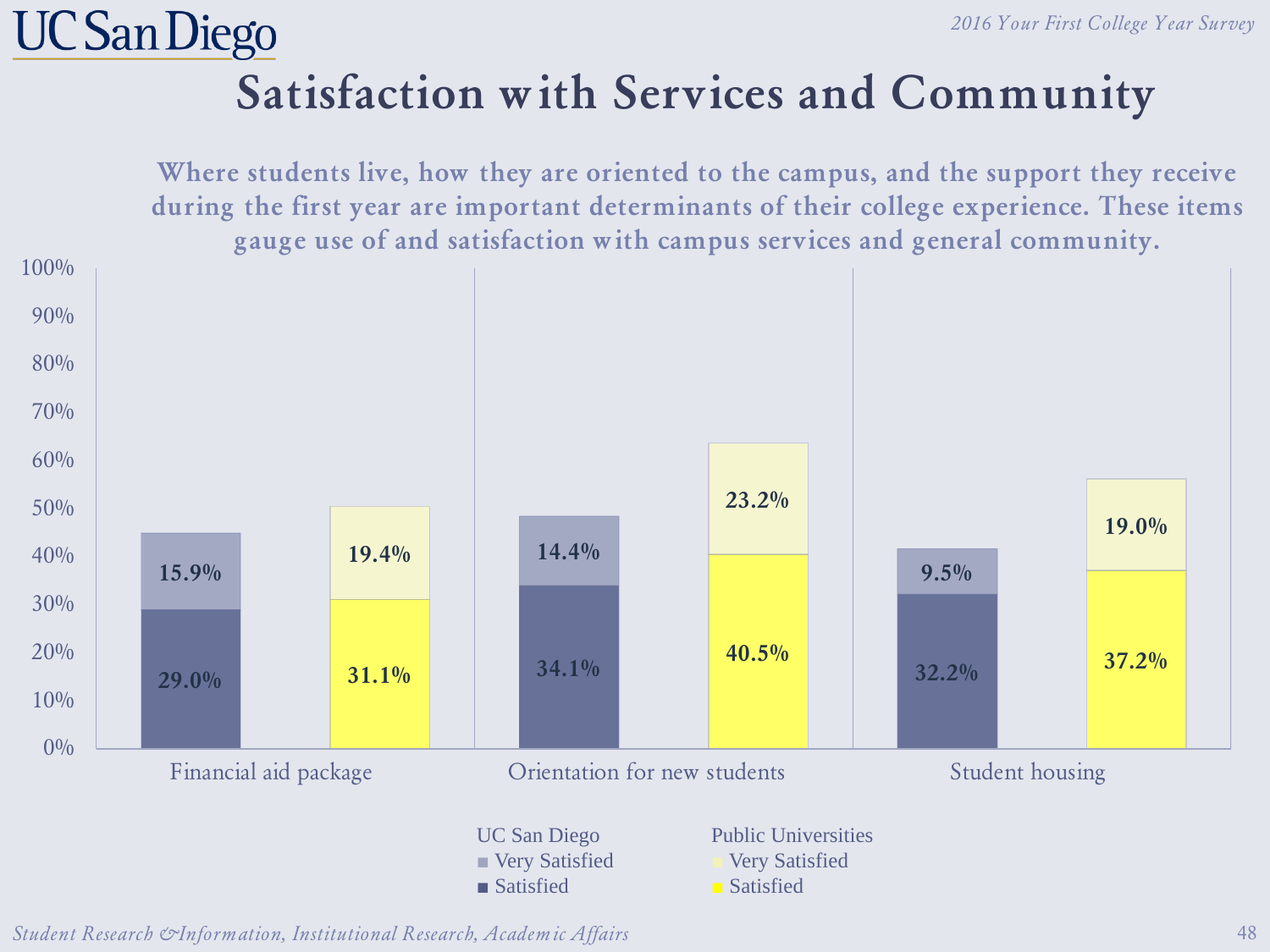

#### **Future Plans**

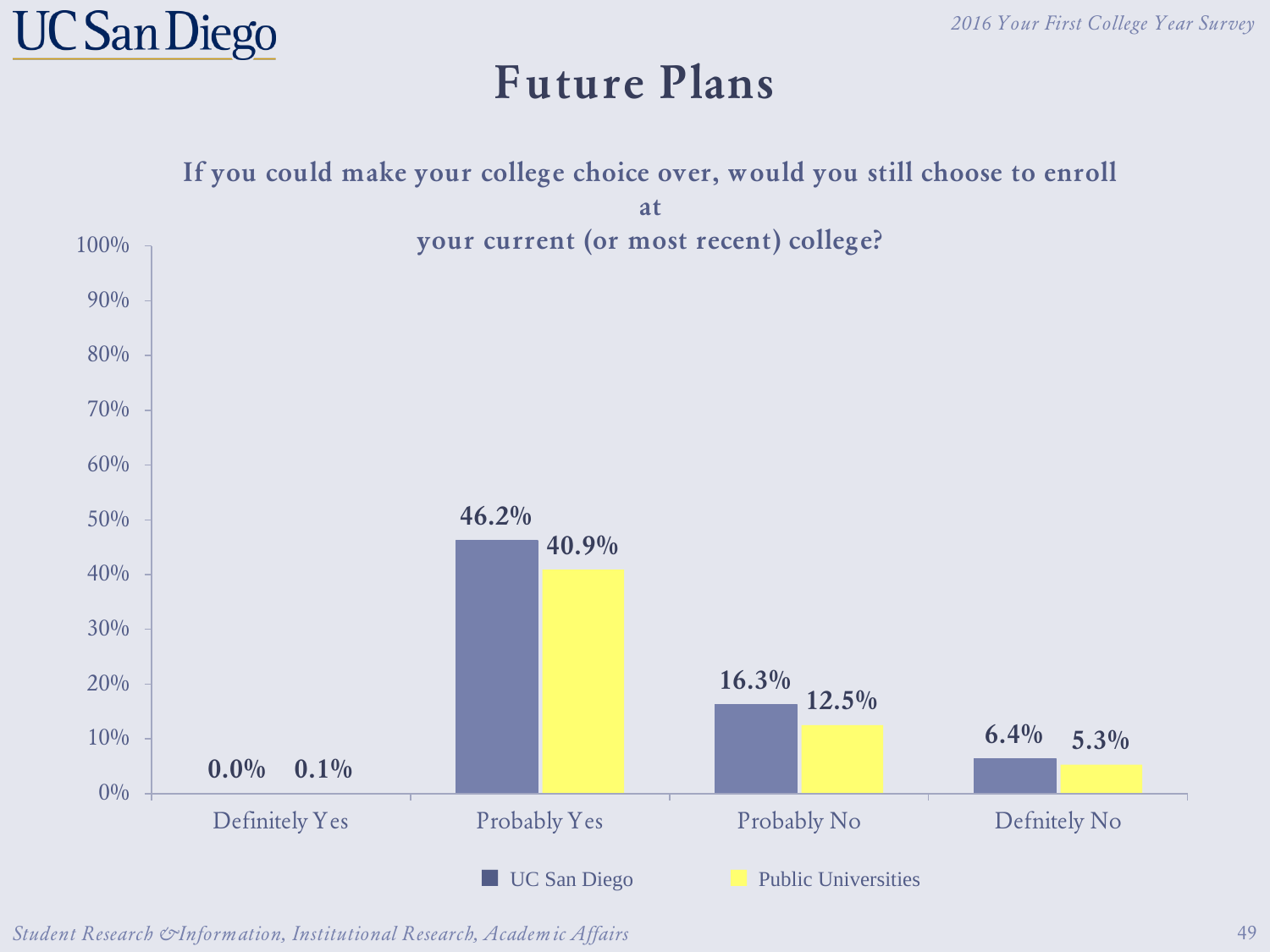

#### **Future Plans**

#### **What do you think you will be doing in Fall 2016?**

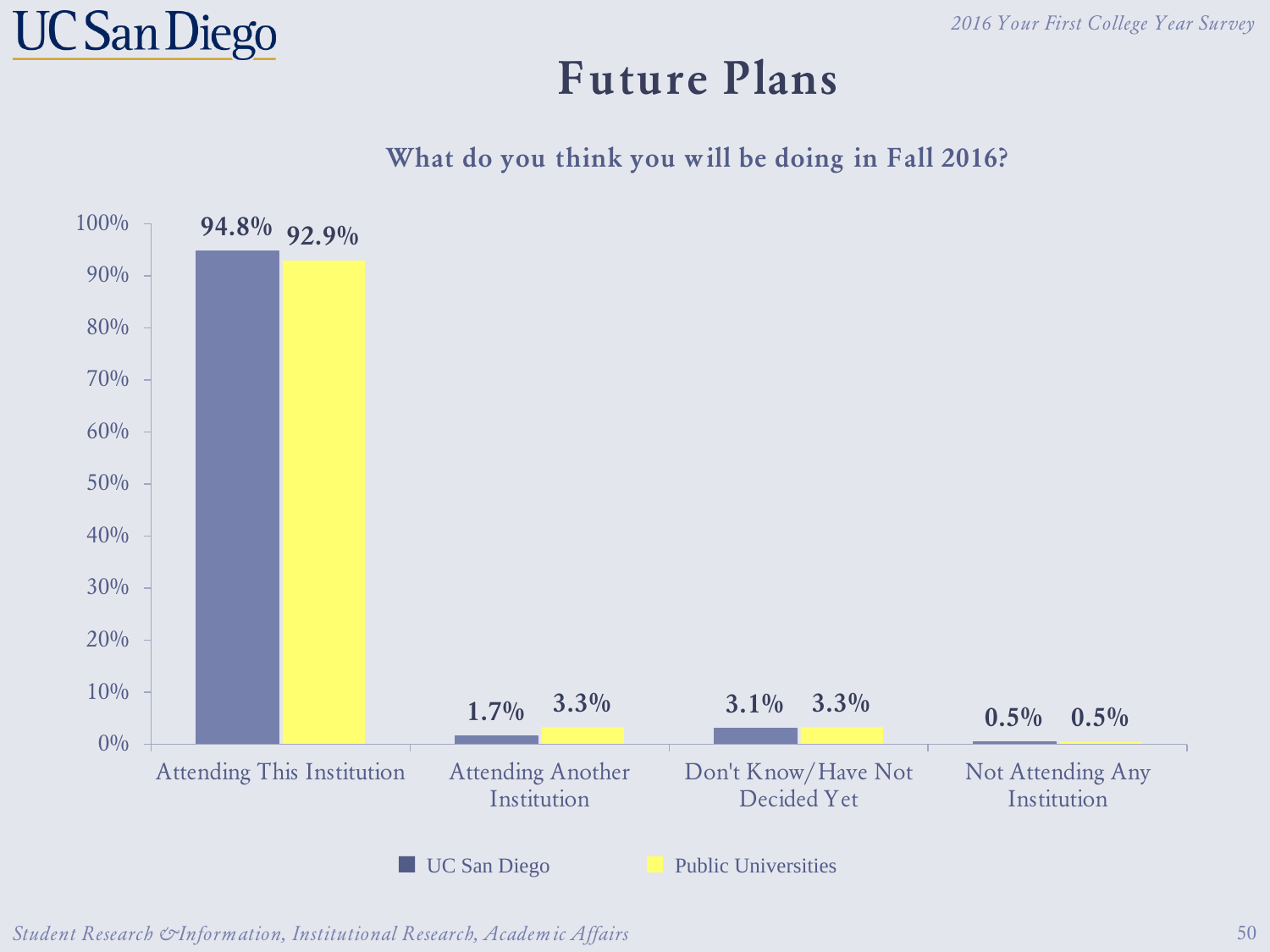

#### **Future Plans**

**Do you plan to do any of the following this summer?**